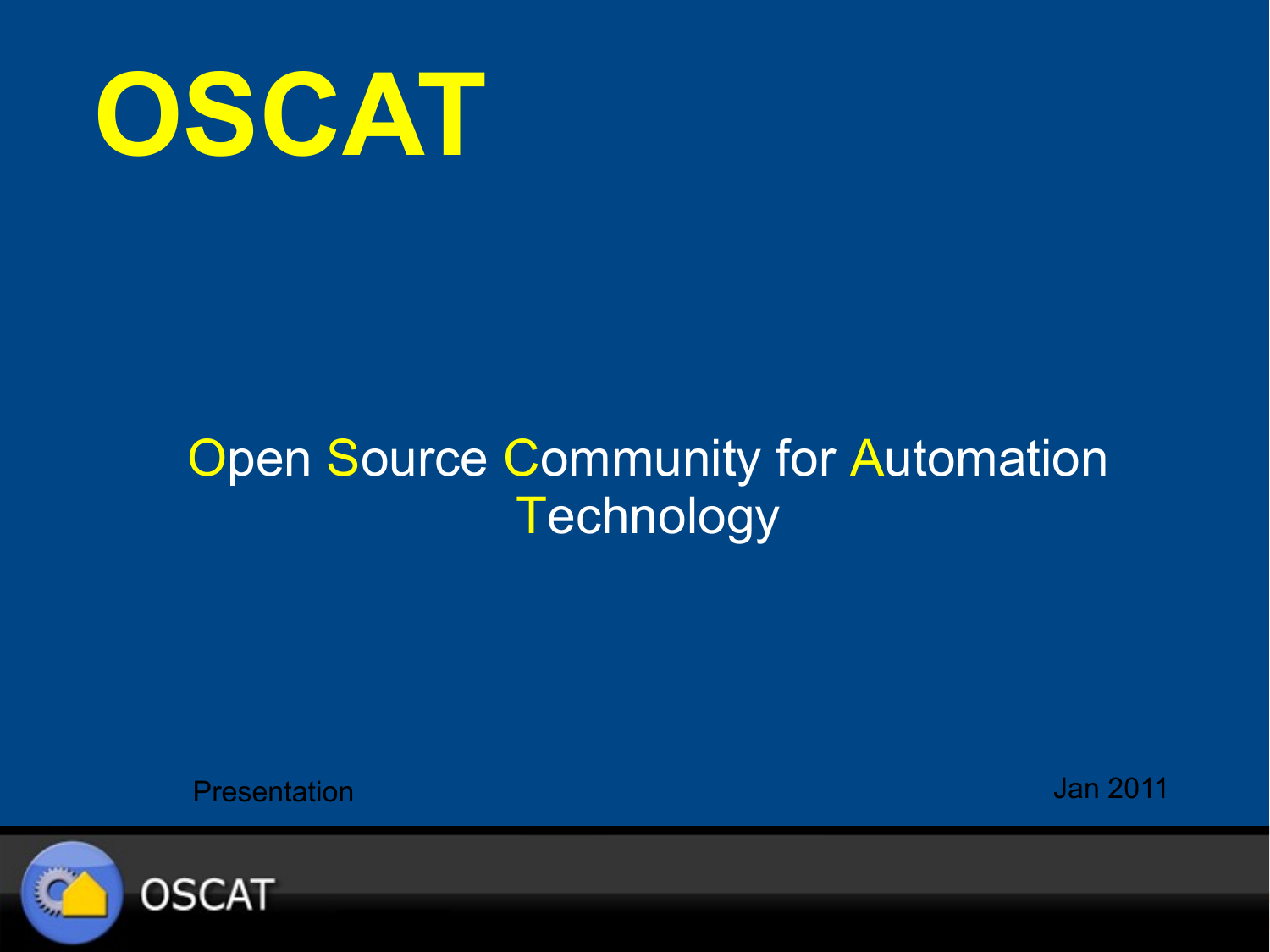# *What is OSCAT*

- Library for IEC61131-3
- Hardware independent
- Open Source
- License free
- Distributed development community

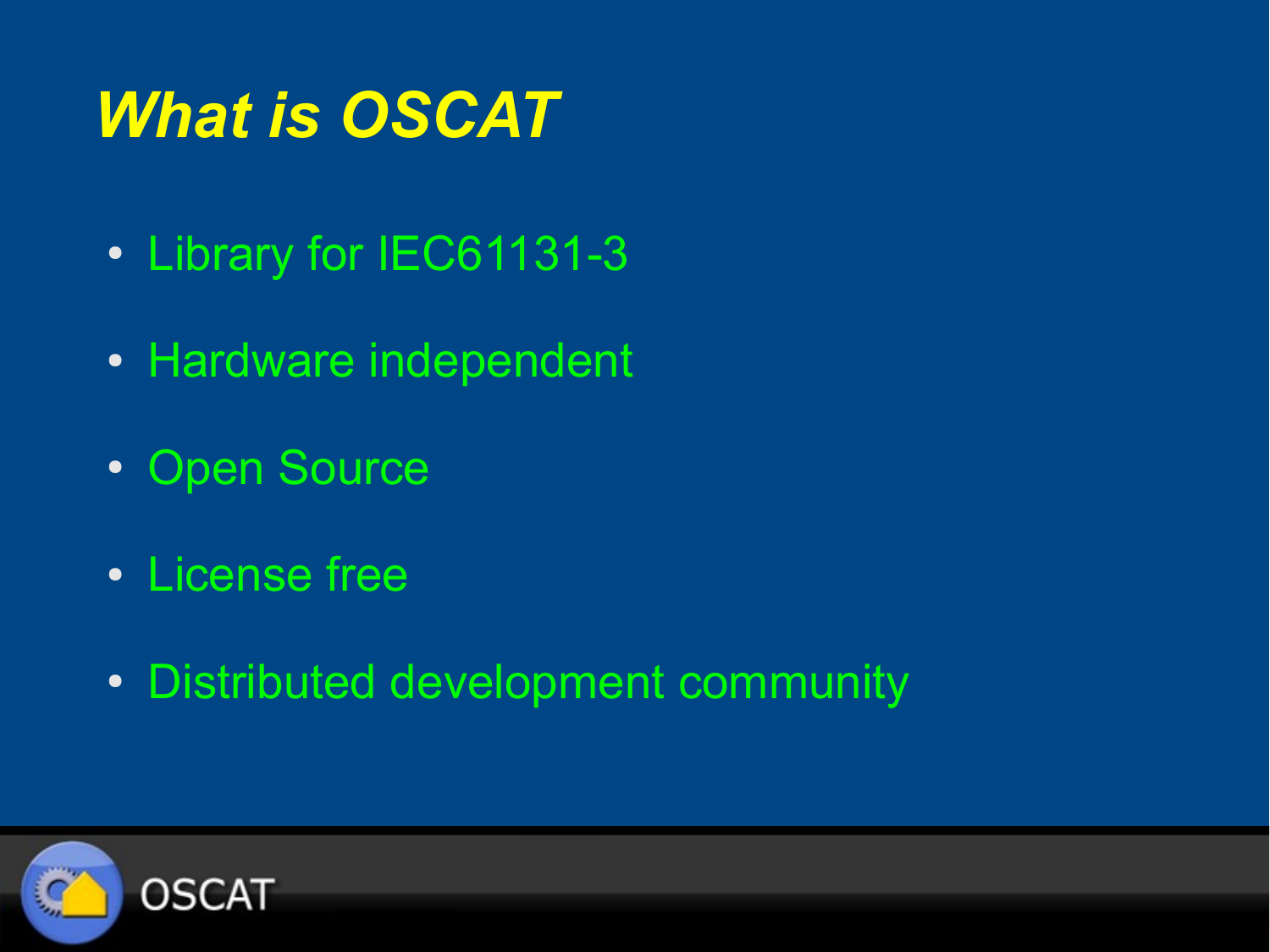

OSCAT Creates open source libraries for IEC61131-3 for all basic needs.

OSCAT focuses on portability and standardization among the great variety of PLC hardware platforms.

OSCAT shares its IP among all PLC programmers and greatly benefits from the experience and input of it's users.

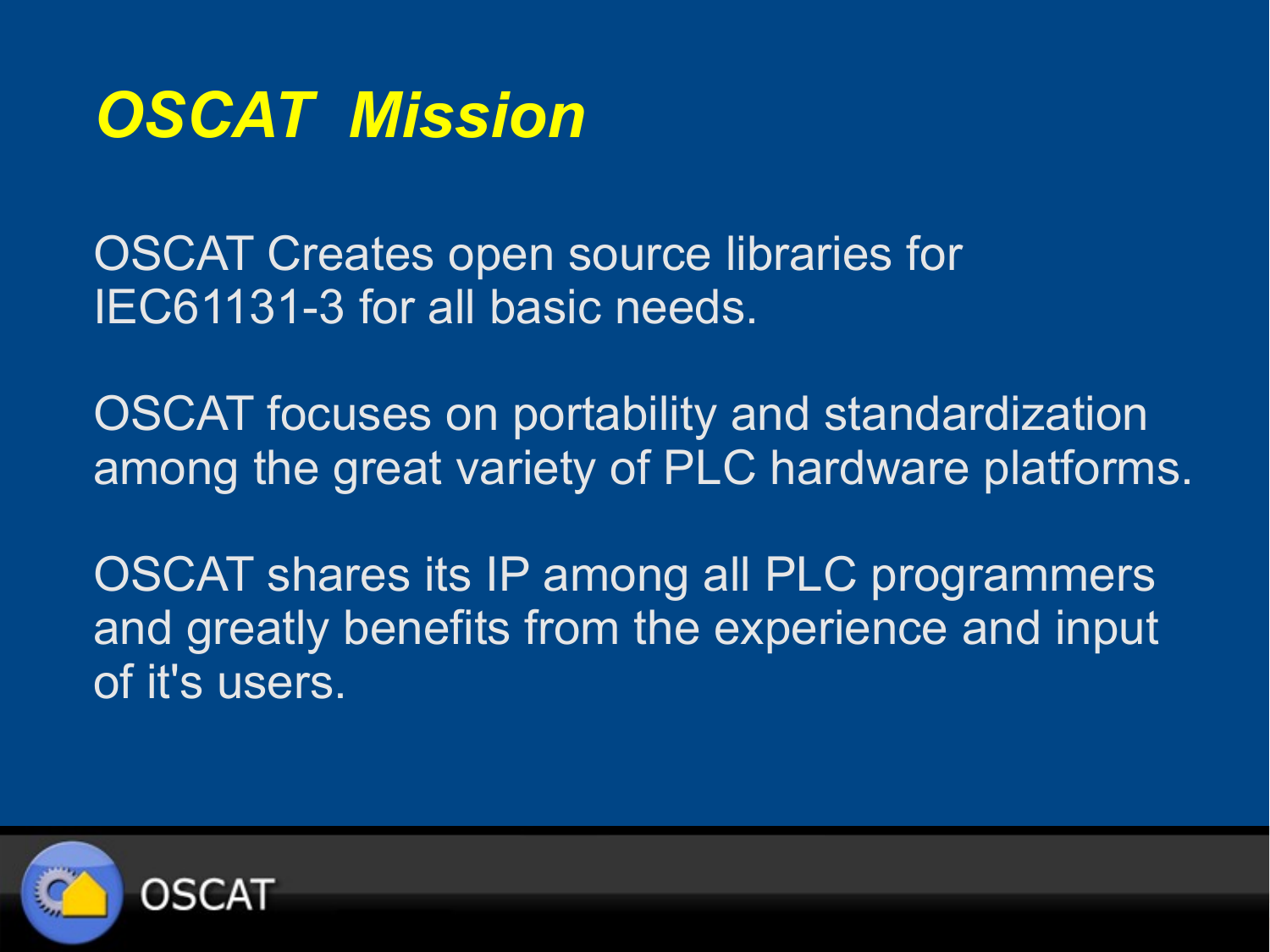# *OSCAT History*

- Aug. 2006 Library 1.0 for Codesys 2.3
- Feb. 2007 Library 1.4 for STEP7
- Jan. 2008 Library for PC Worx Multiprog
- Apr. 2008 added Support for Codesys 3.0
- Nov. 2009 release of OSCAT Network Lib 1.0
- Jan. 2011 Network Lib supports Beckhoff
- Current version: Basic 3.21 & Network 1.10

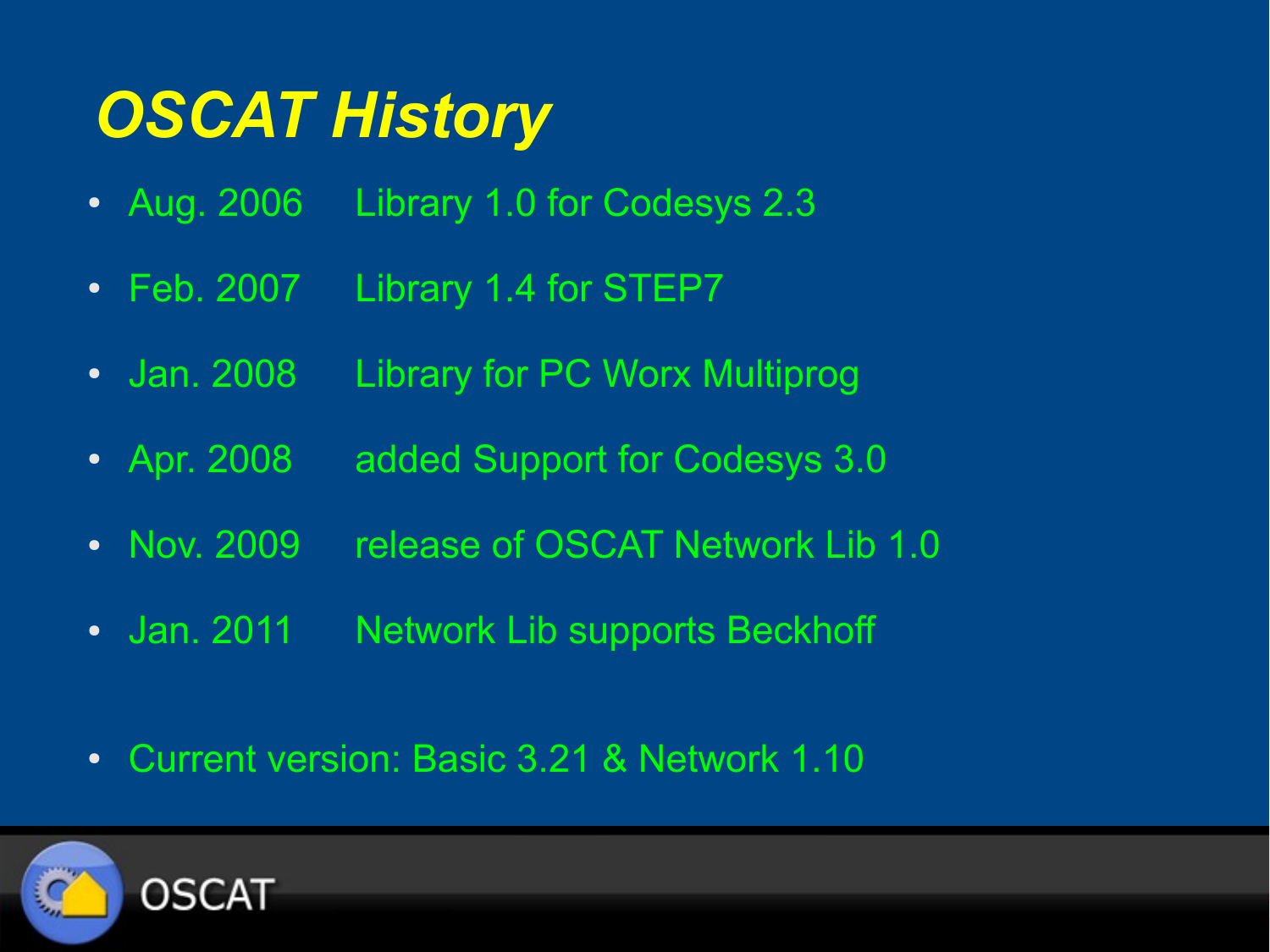#### *Available Libraries*

|                                    | Codesys 2.3 | Codesys 3.0 | Step 7 | <b>PCWorx</b> |
|------------------------------------|-------------|-------------|--------|---------------|
| <b>OSCAT</b><br><b>BASIC</b>       | 3.21        | 3.21        | 3.20   | 3.21          |
| <b>OSCAT</b><br><b>Network</b>     | 1.10        |             |        | 1.10          |
| <b>OSCAT</b><br><b>Building</b>    | Q1 / 2011   | Q1 / 2011   |        | Q1 / 2011     |
| <b>OSCAT</b><br><b>File System</b> |             |             |        |               |

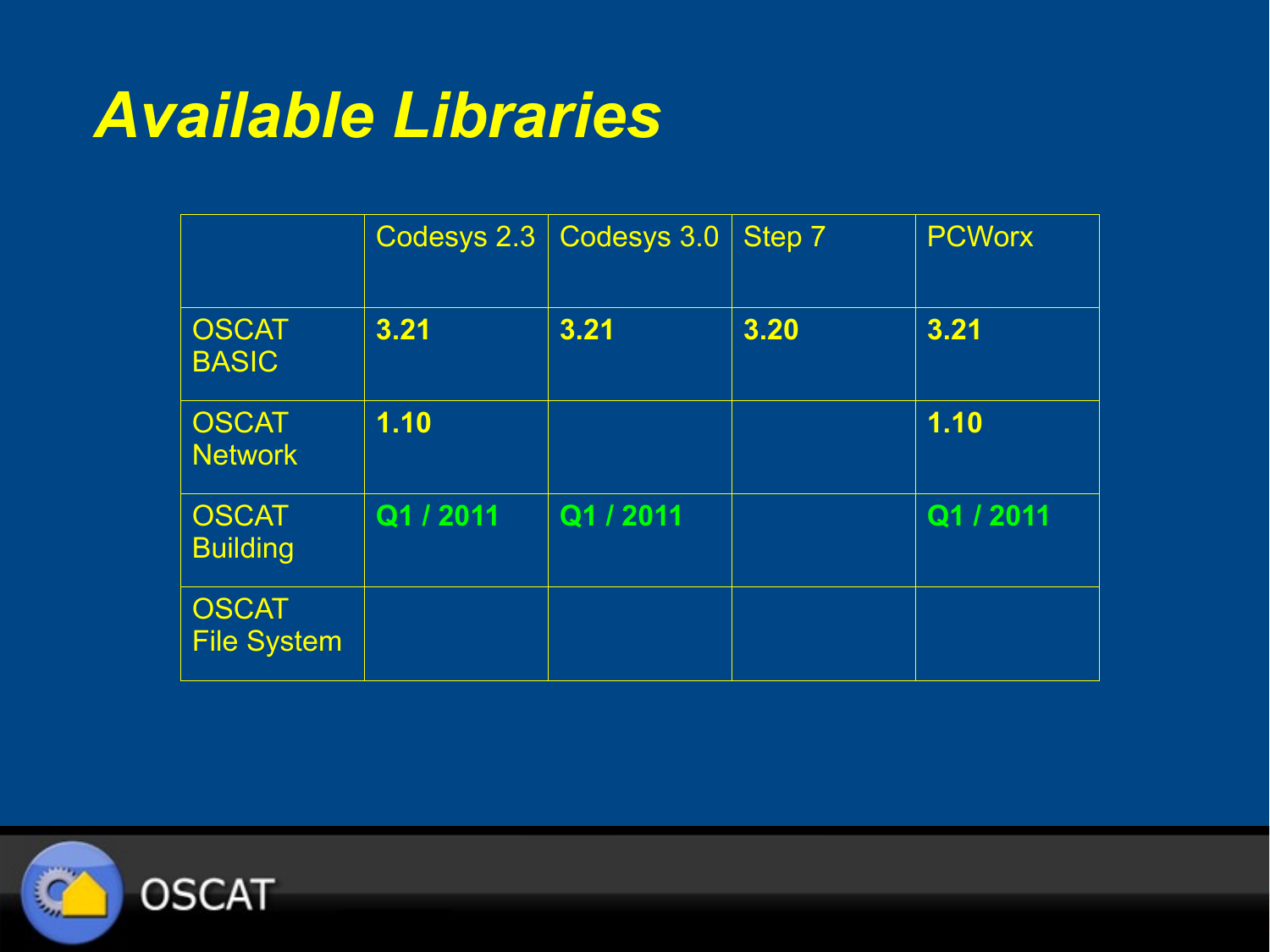## *Open Source Library*

- Easy transfer between different systems
- 100% open source code
- Tested on multiple Hardware platforms
- Tested in various applications
- Highly optimized code for best performance
- Continuous maintenance
- frequent releases and updates
- detailed revision and release history
- revision tracking on module level

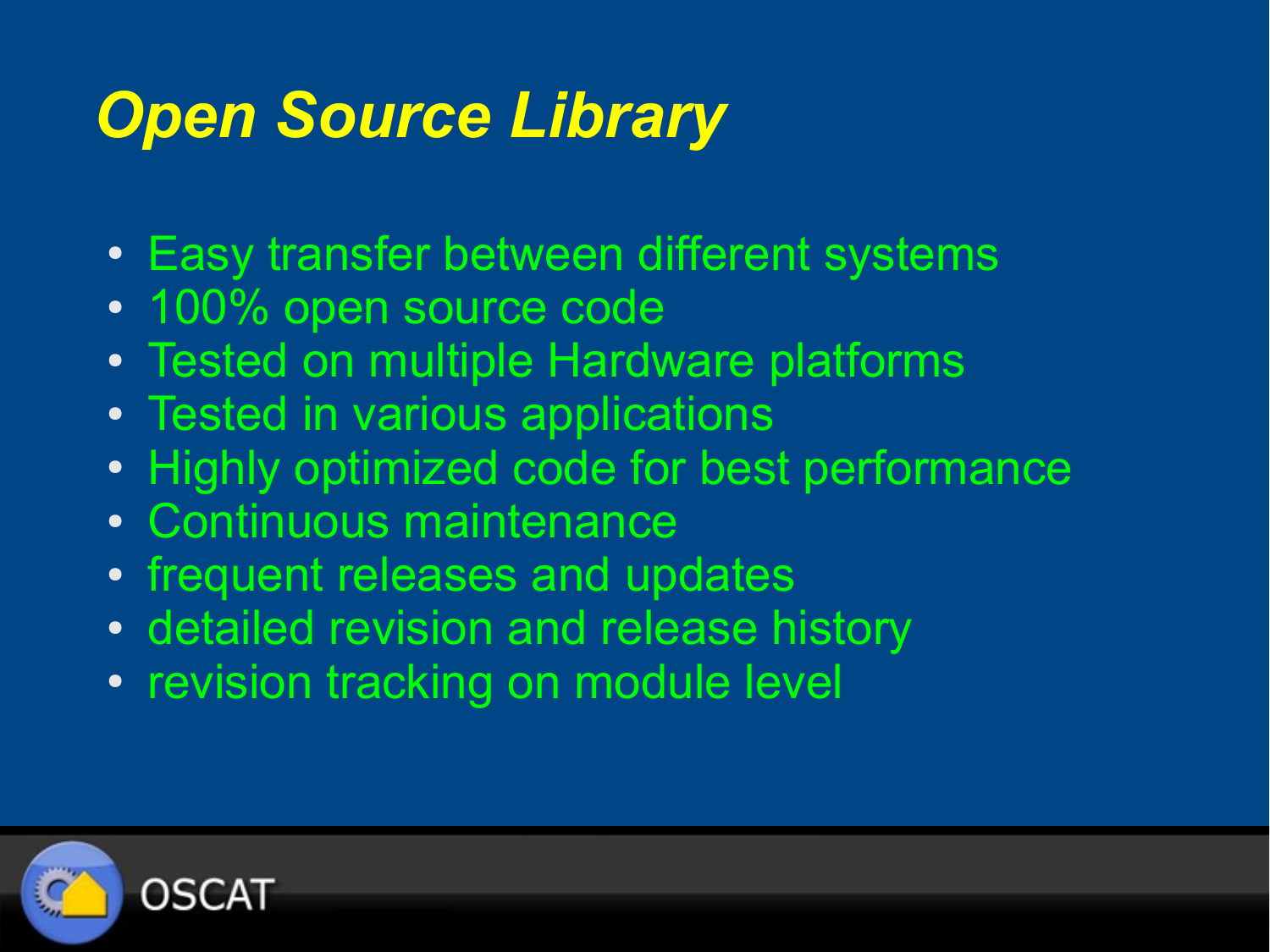### *IEC61131-3 Standard ?*

- Different programming languages
- Basic programming statements
- Manufacturer specific libraries
	- No Source Code, Debugging complicated
	- No Standard for complex modules
	- Modules can't be adopted or changed
- Hardware change is tough because libraries are bound to Hardware
- Various implementations of standard
	- Different CPU's behave differently
	- MOD, TRUNC, ....
	- Date and Time is not Standard
	- MUX, MIN, MAX, ....

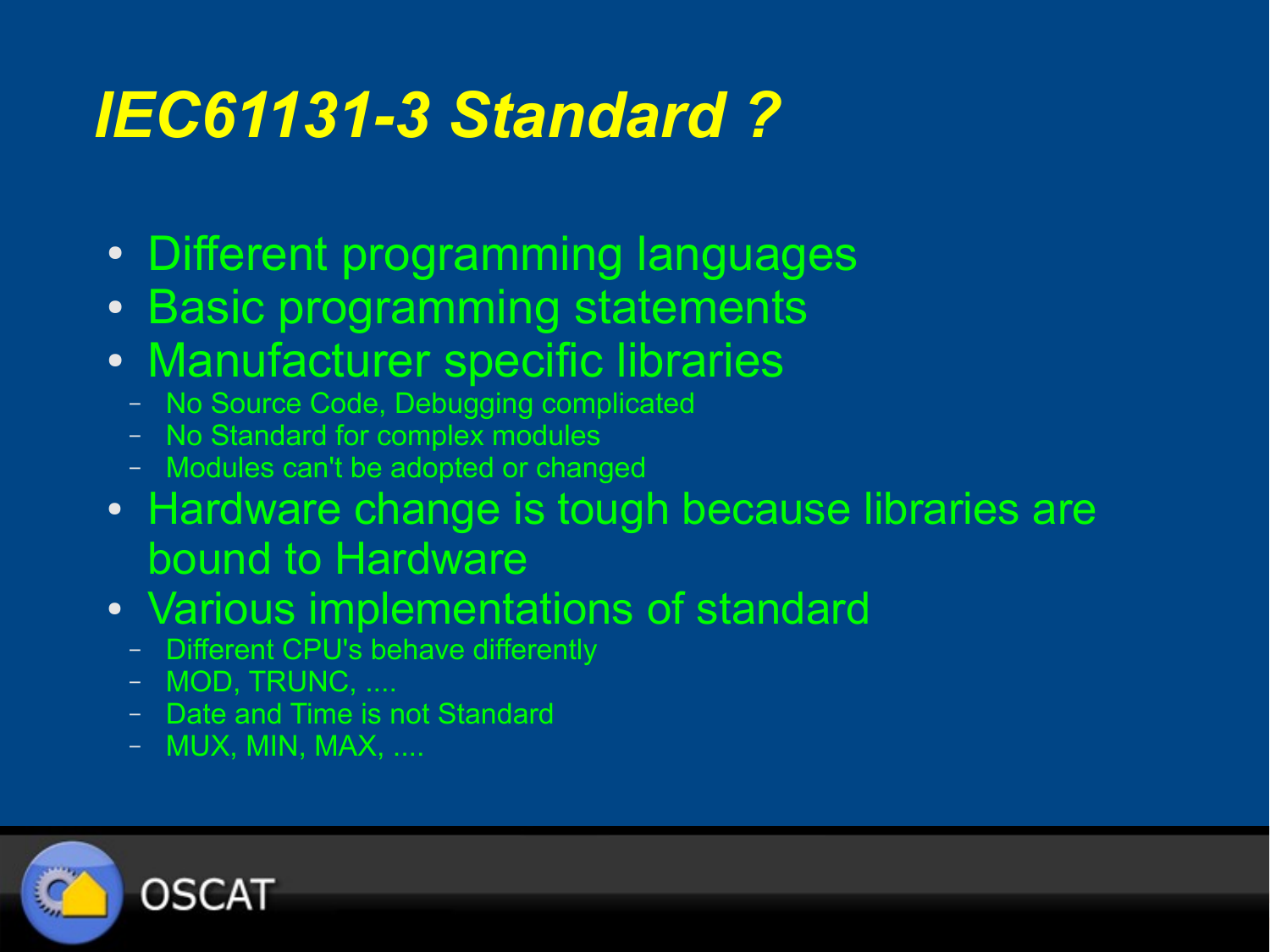#### *before OSCAT*

| APP 1        | APP <sub>2</sub> | APP <sub>3</sub> | APP <sub>4</sub> |
|--------------|------------------|------------------|------------------|
|              |                  |                  |                  |
| Lib 1        | Lib <sub>2</sub> | Lib <sub>3</sub> | Lib <sub>4</sub> |
| <b>BECKH</b> |                  | $\circ$<br>ß.    |                  |

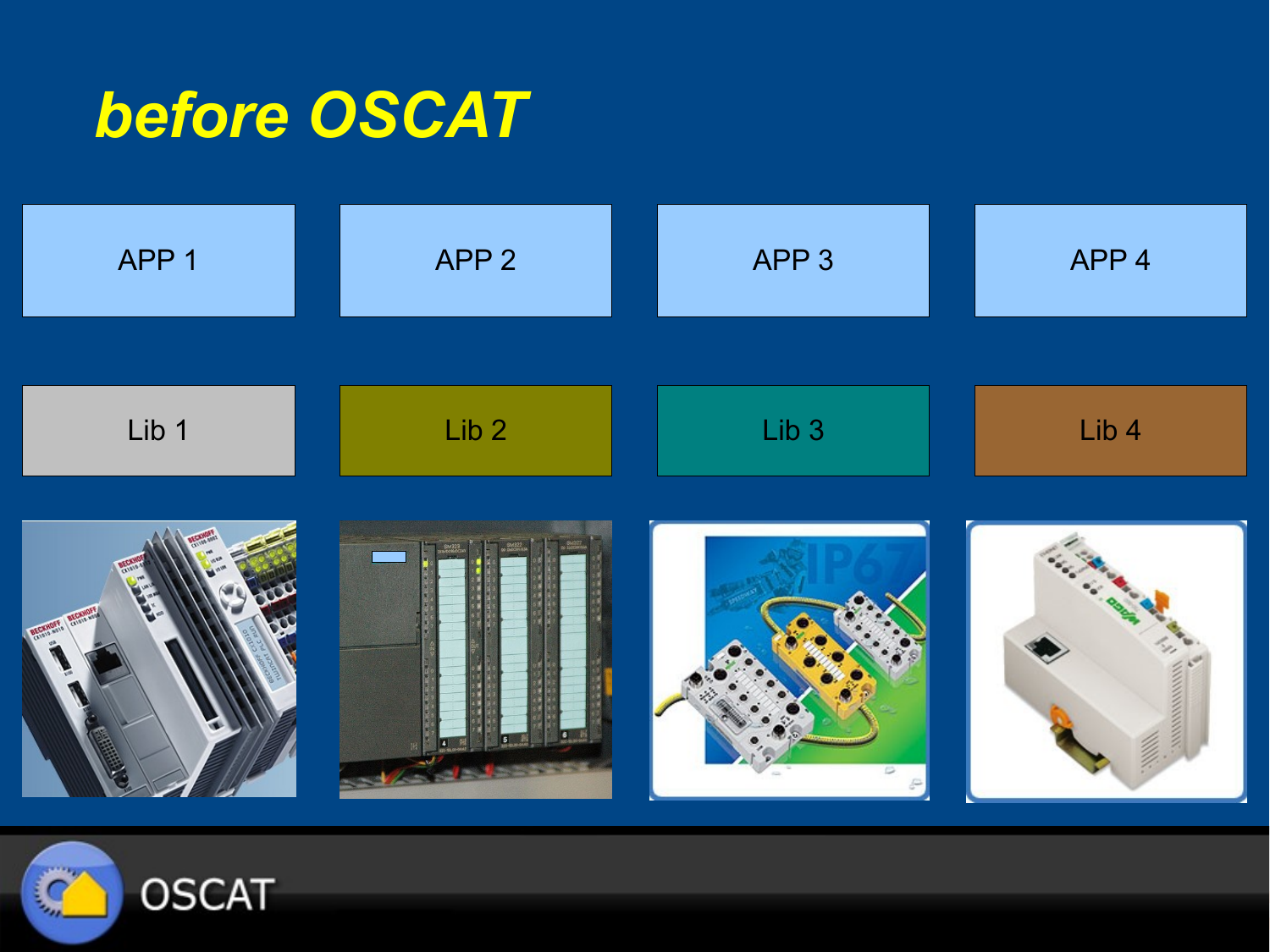

Independent APPLICATION

#### **OSCAT Library**



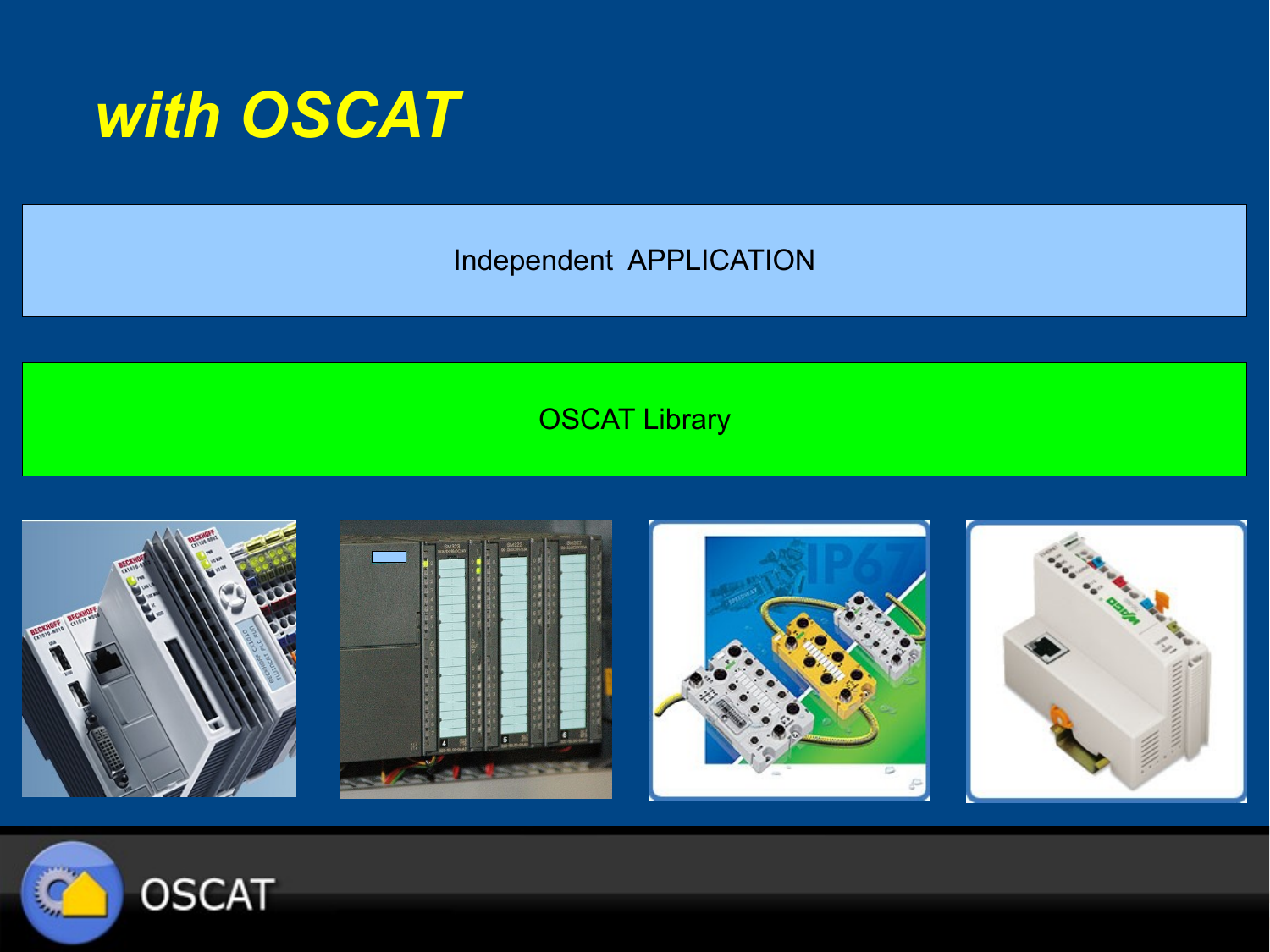#### *OSCAT Structure*



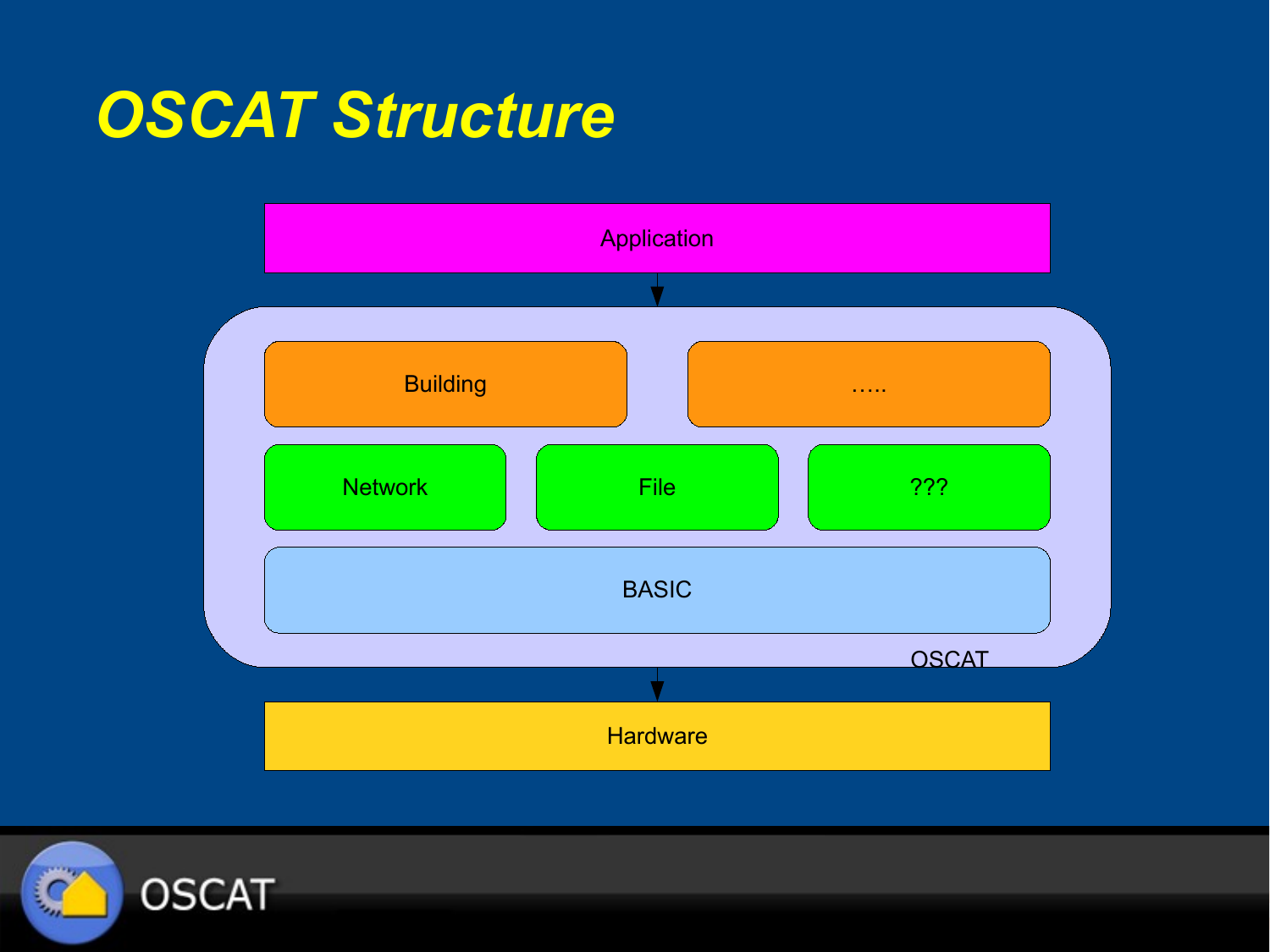# *OSCAT advantages*

- Independent of Development Tools
	- Codesys 2
	- Codesys 3
	- PCWorx
	- Step7
	- More to come
- Independent of Hardware
- Open Source for Debugging
- Change and create your own

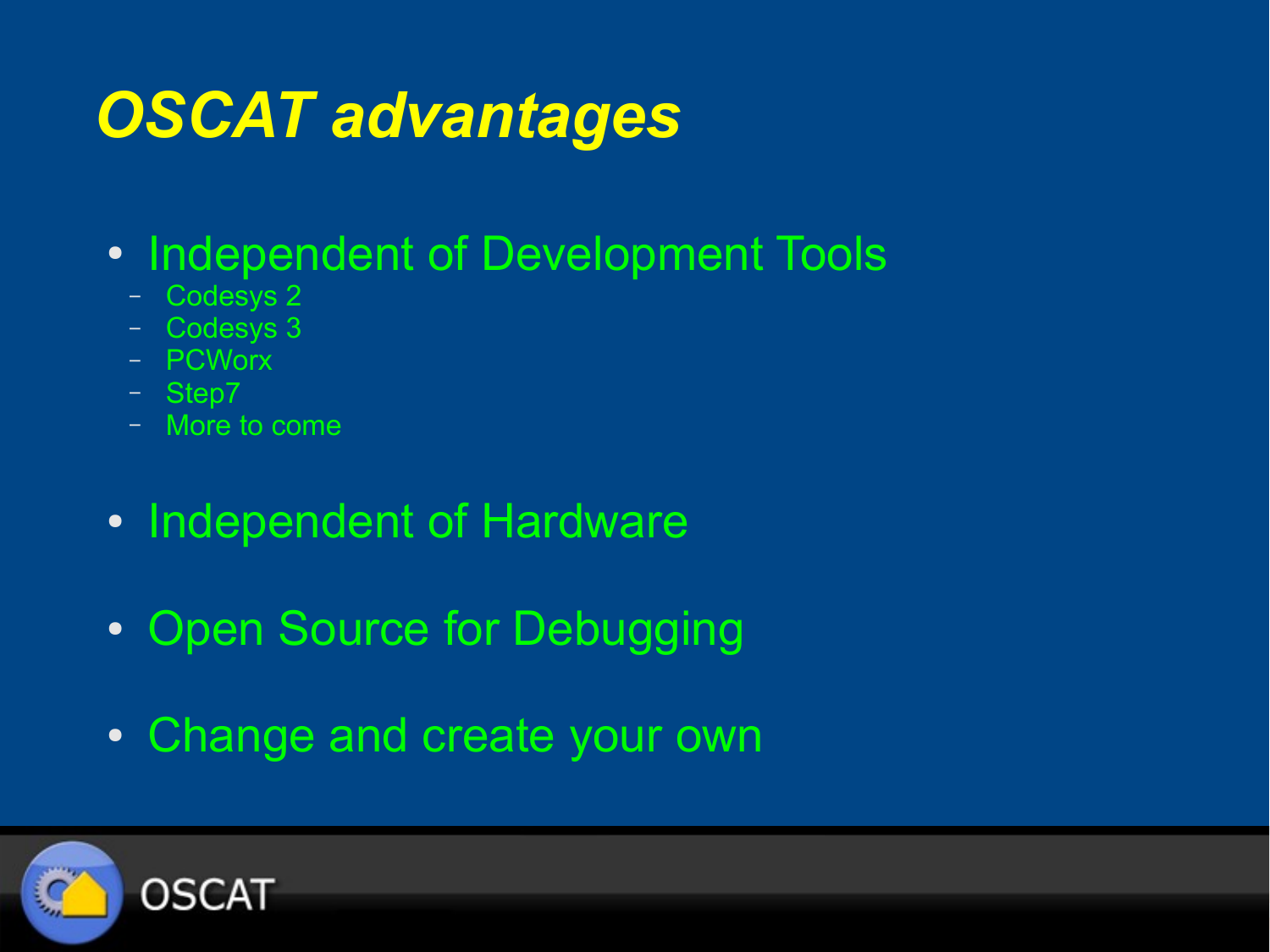#### *Cross Platform availability*

- Codesys 2
- Codesys 3
- Multiprog / PC-Worx
- STEP7
- Text format for easy import in other systems
- Based on IEC61131-3 functions
- Hardware tested on multiple Platforms / CPUs
- Further Platforms in preparation

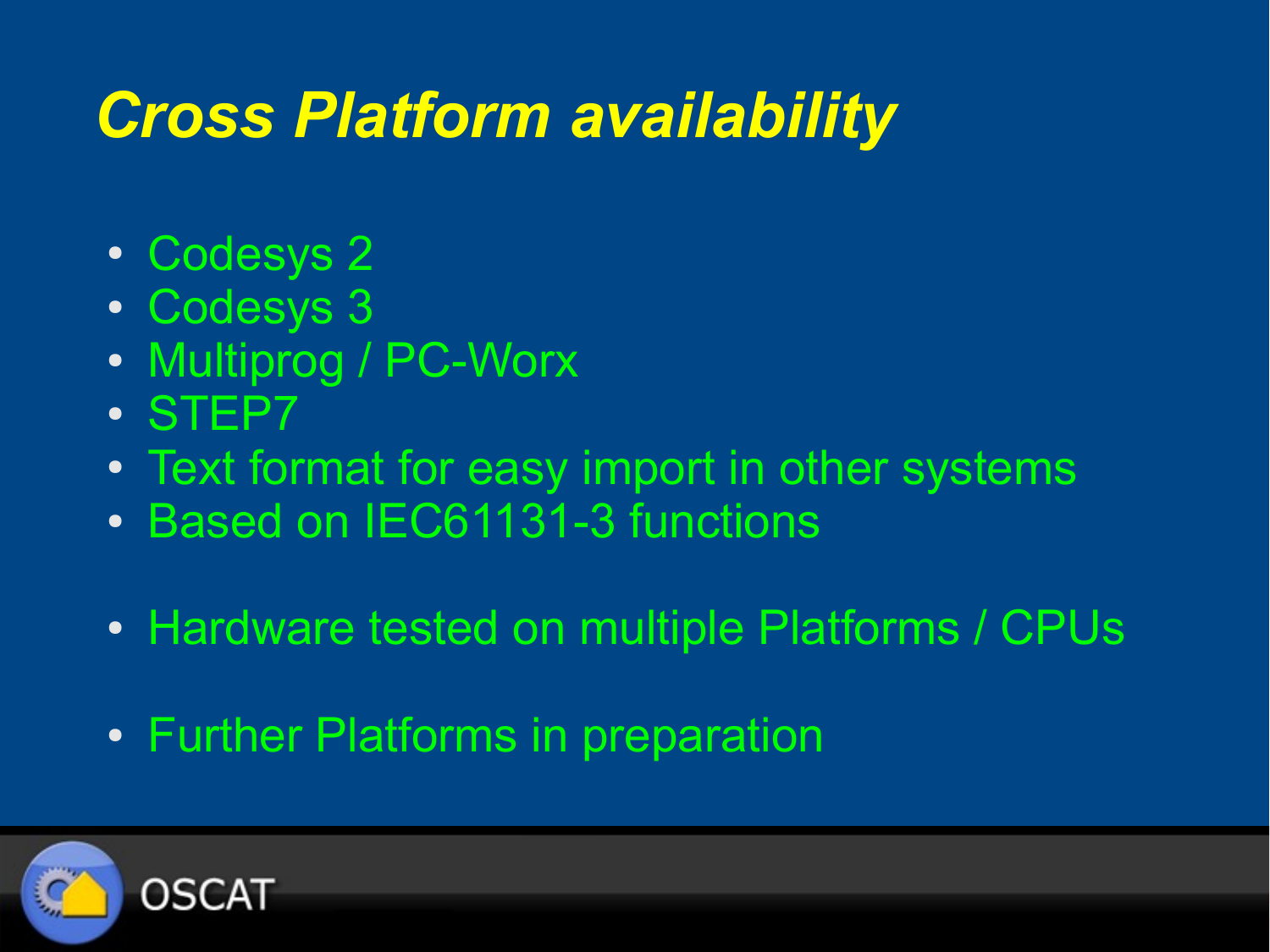## *OSCAT Platform Usage*

Data from OSCAT user Forum December 2008

OSCAT is used on the following platforms

 $\cdot$ Codesys 2.3 43% ●Twincat 19% ●Step 7 19%  $\cdot$ Codesys 3.0 6% ●PCWorx/MProg 6% ●Andere 8%



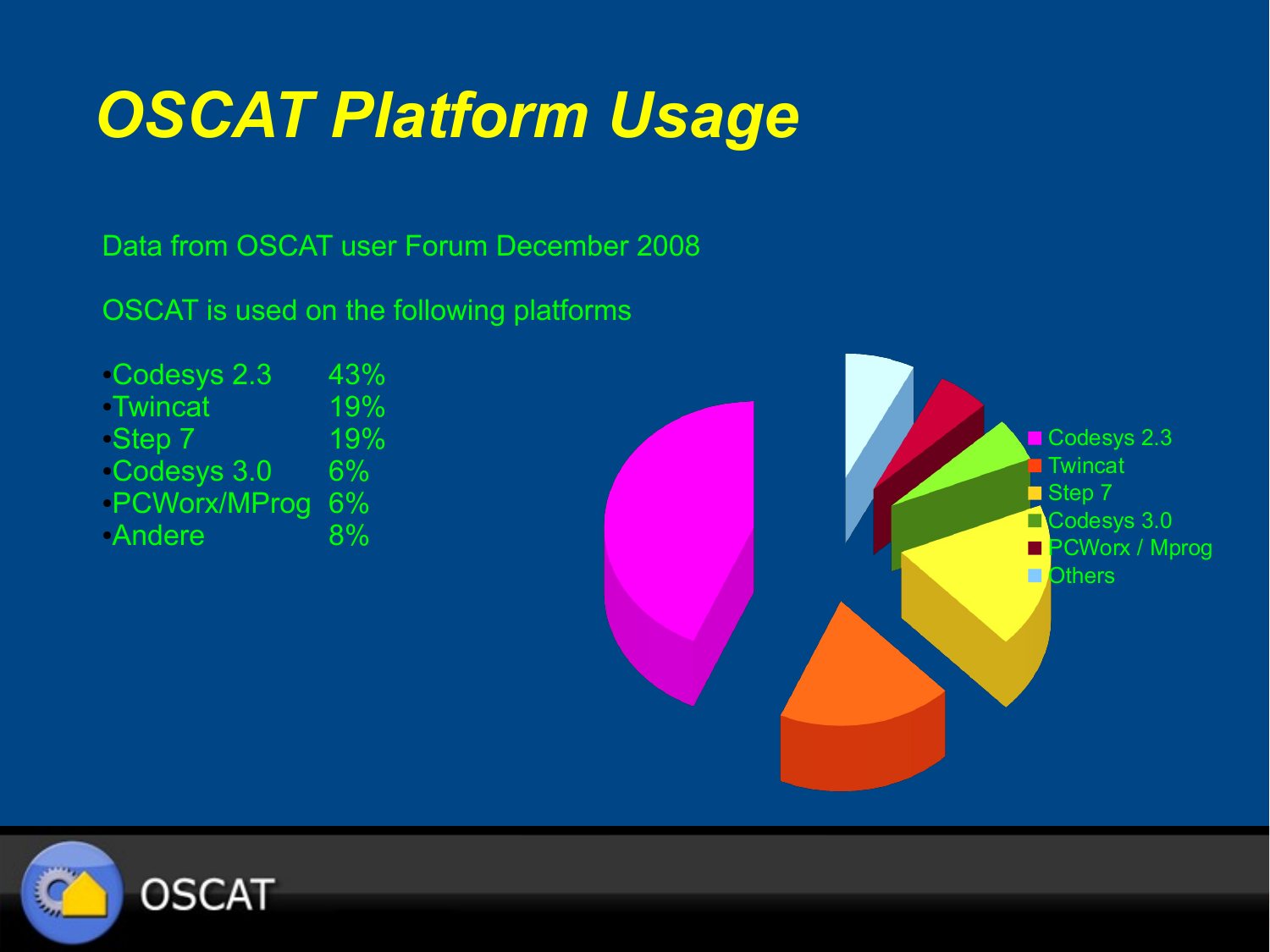#### *OSCAT Hardware Usage*

Data from OSCAT user Forum December 2008

OSCAT is used with the following Hardware

●Wago 29% ●Beckhoff 22% ●Siemens 19% ●Moeller 9% •Micro Innovation 6%<br>•Andere 15% •Andere



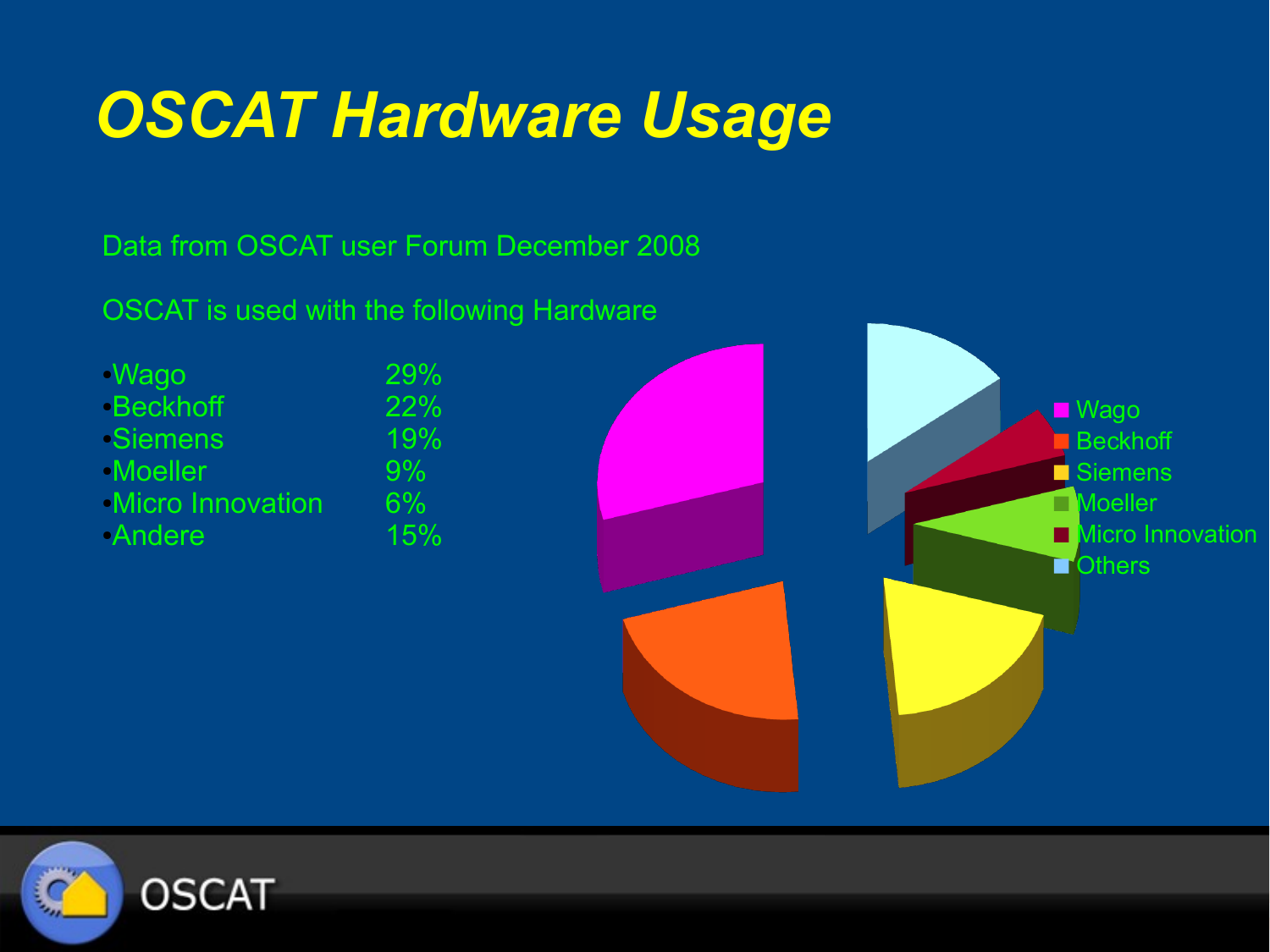#### *Testing and Verification*

- Development on different systems assures independence of code
- Runtime tests on different hardware systems
- Testing with random patterns
- Test of math functions to 6 digits resolution
- Test program for all functions
- Projects verify the library on different systems
- Verification under different development systems
- OSCAT works together with most other libraries

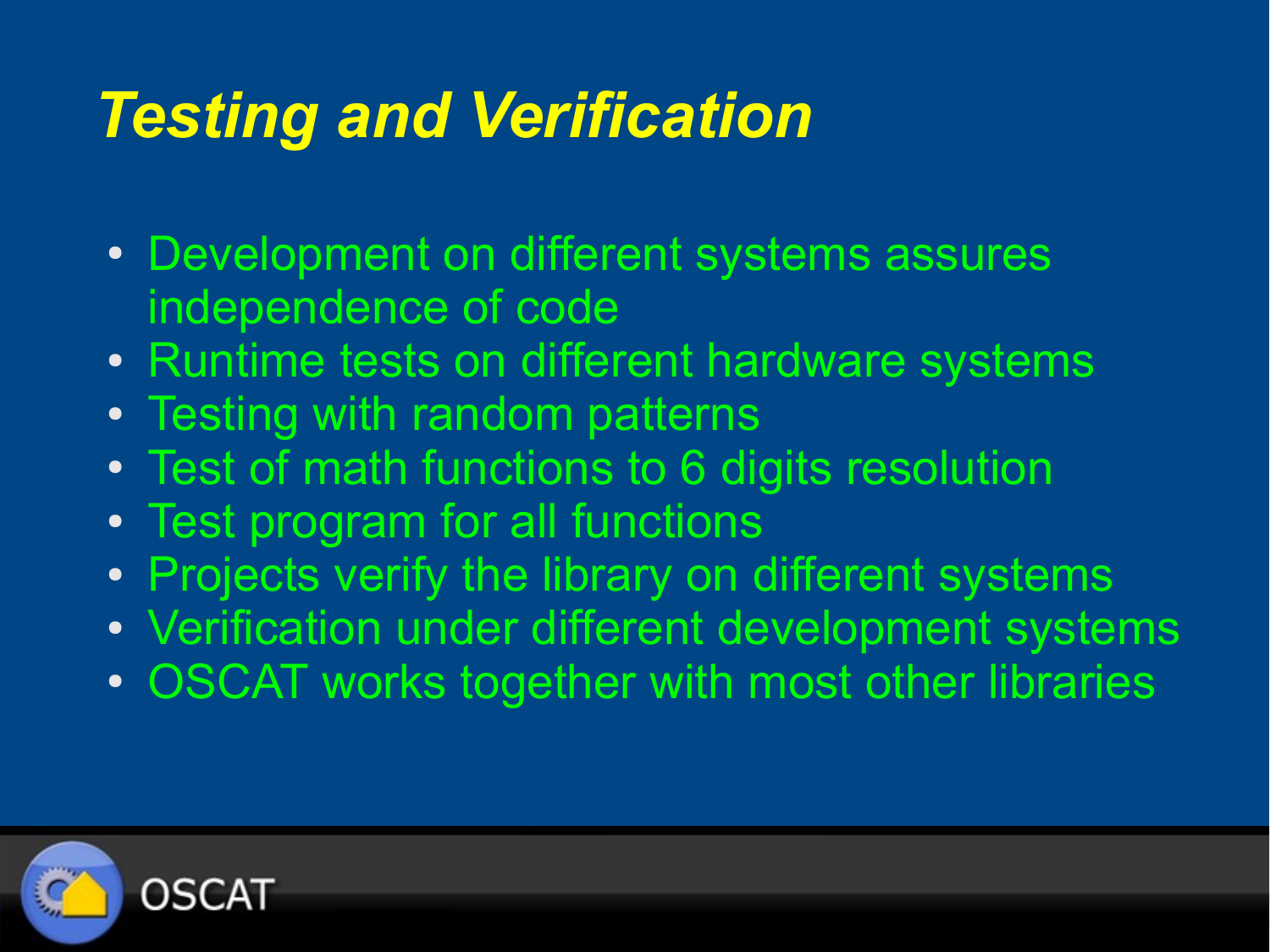#### *Most complete Library*

- The OSCAT Library keeps growing
- Continuous improvement of code
- Inputs from many users and applications
- Open source quarantees flexibility
- OSCAT is optimized for 32 bit non FPU CPUs
- Extraordinary performance also on 16Bit CPUs

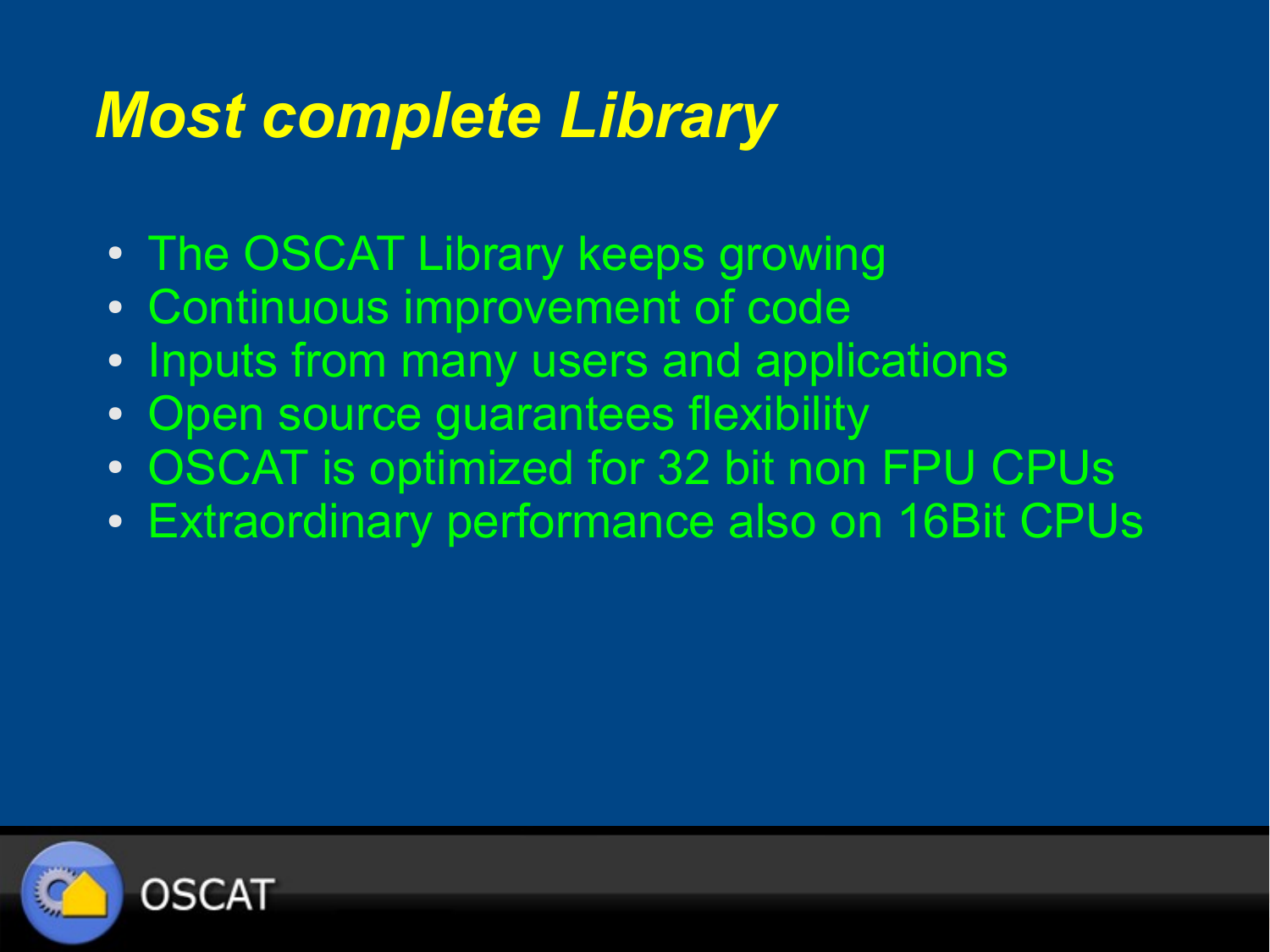# *OSCAT components*

- Over 800 Library Modules available
- Mathematics
- Time/Date
- String / List / Buffer
- Networking
- Automation / Control
- Networking

● ..........

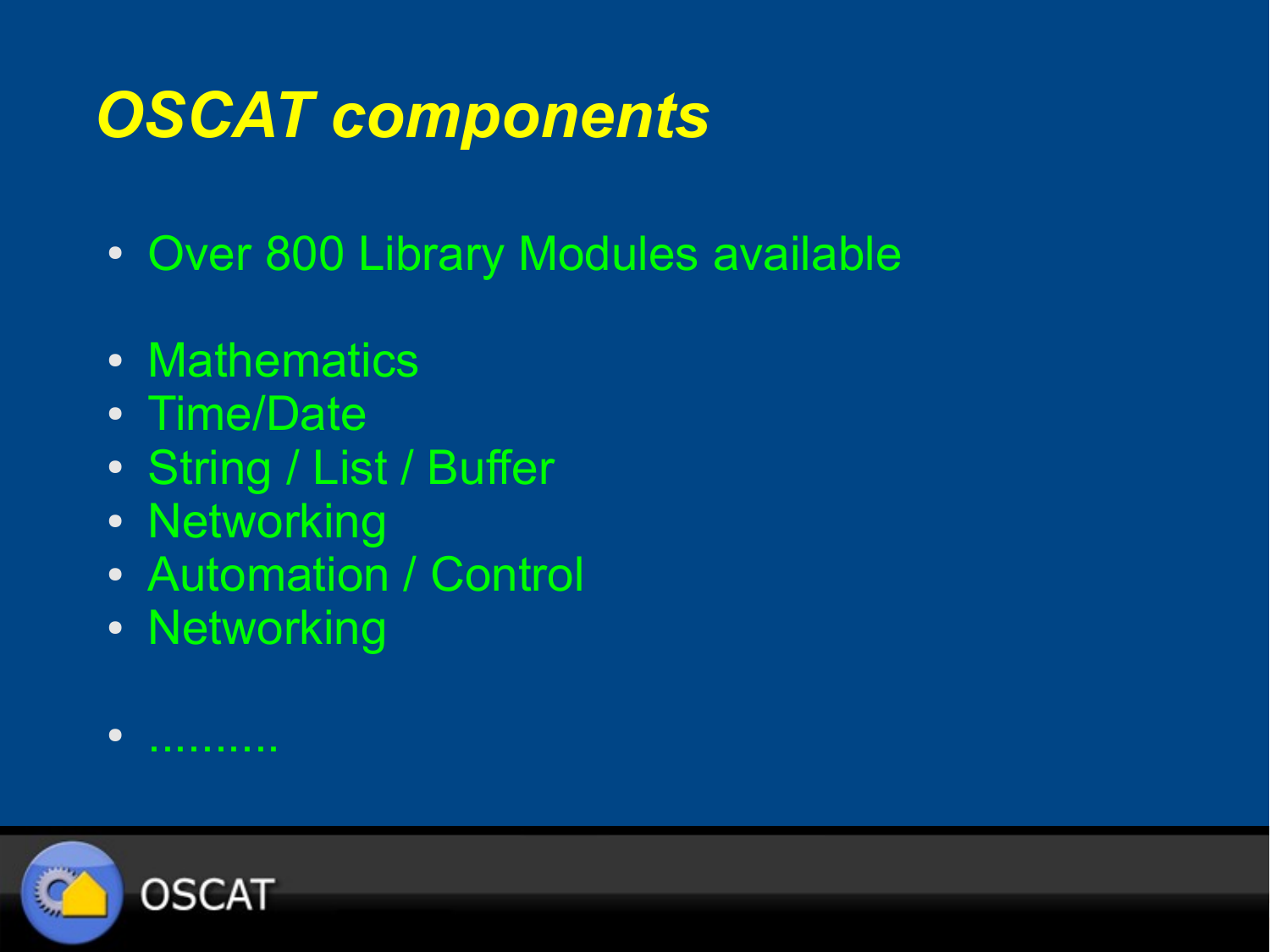### *Buffer Management [7]*

- Modules to handle large arrays of Byte
- Initialization and clear \_BUFFER\_INIT, \_BUFFER\_CLEAR
- Insert and retrieve from Buffer \_BUFFER\_INSERT, \_STRING\_TO\_BUFFER, BUFFER\_TO\_STRING
- Searching BUFFER\_SEARCH

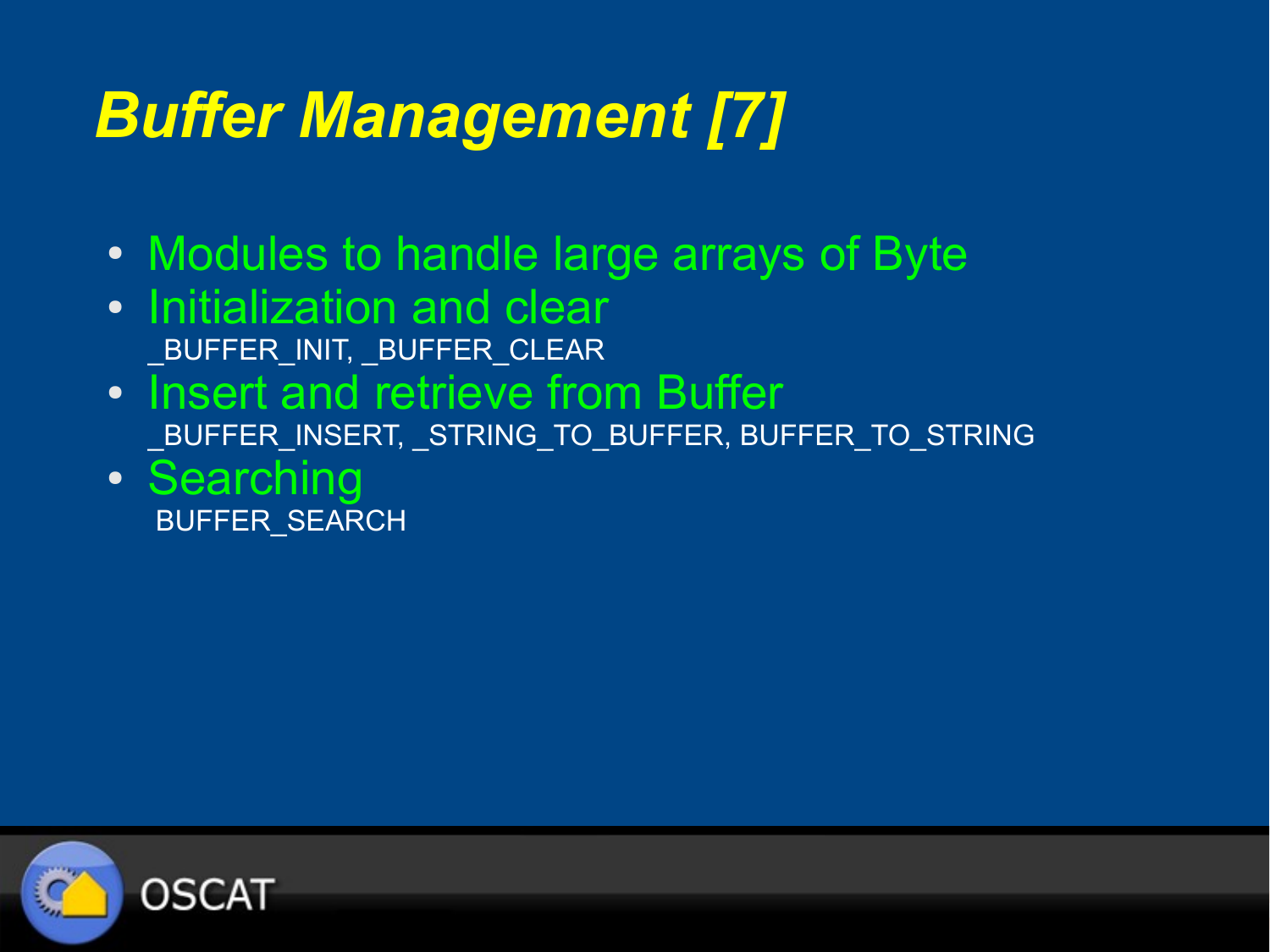# *List Management [9]*

- Modules to handle lists
- Lists are multiple elements separated by a separation character stored in STRING(255)
- Insert and retrieve from list
- Evaluate length of list LIST LEN
- Clean list from empty elements

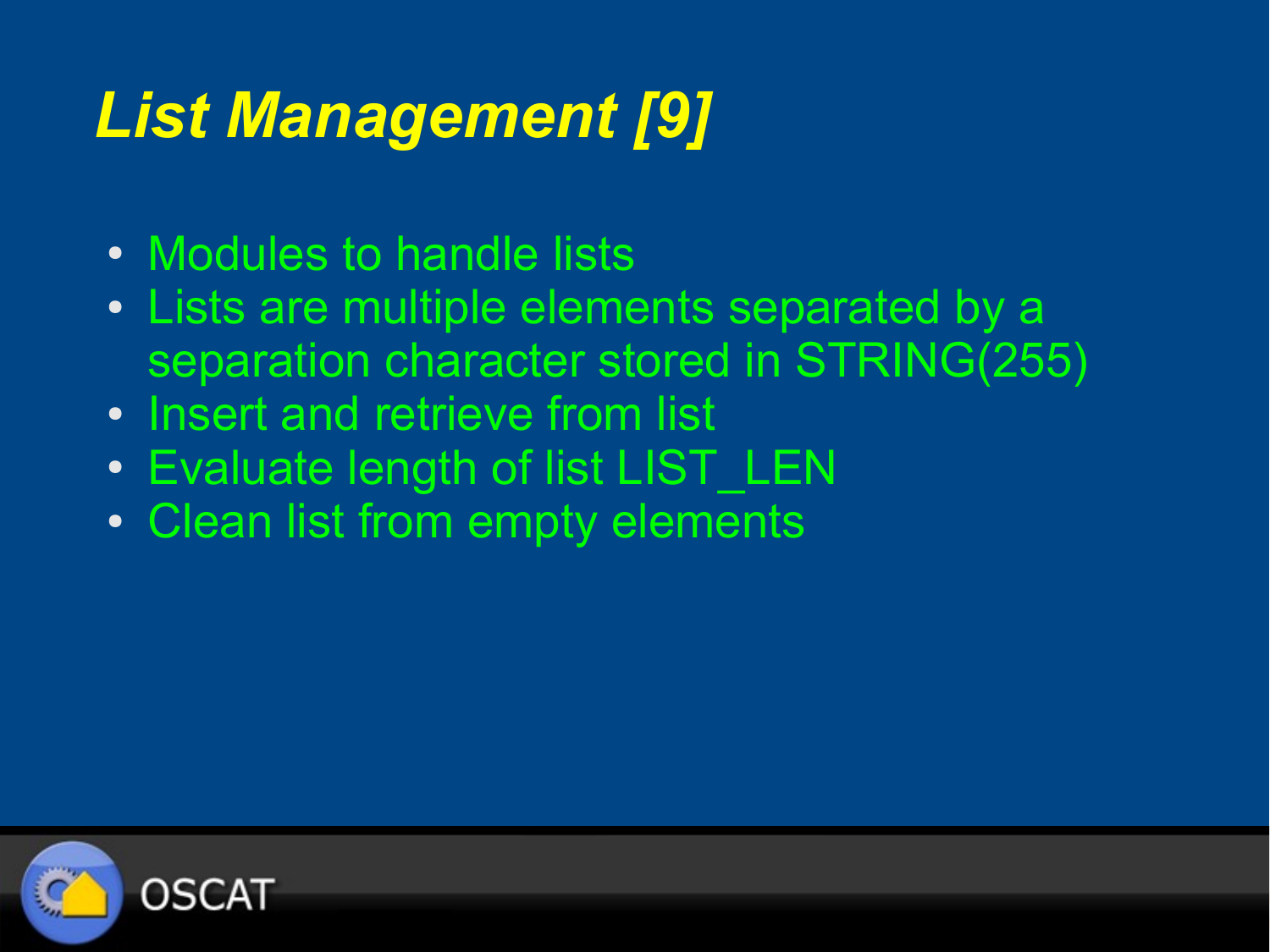# *Building Automation [47]*

- Actuators for Valves, Flaps, Pumps...
- Electrical, Switches, Dimmers, Timers...
- HVAC
- Blind Control

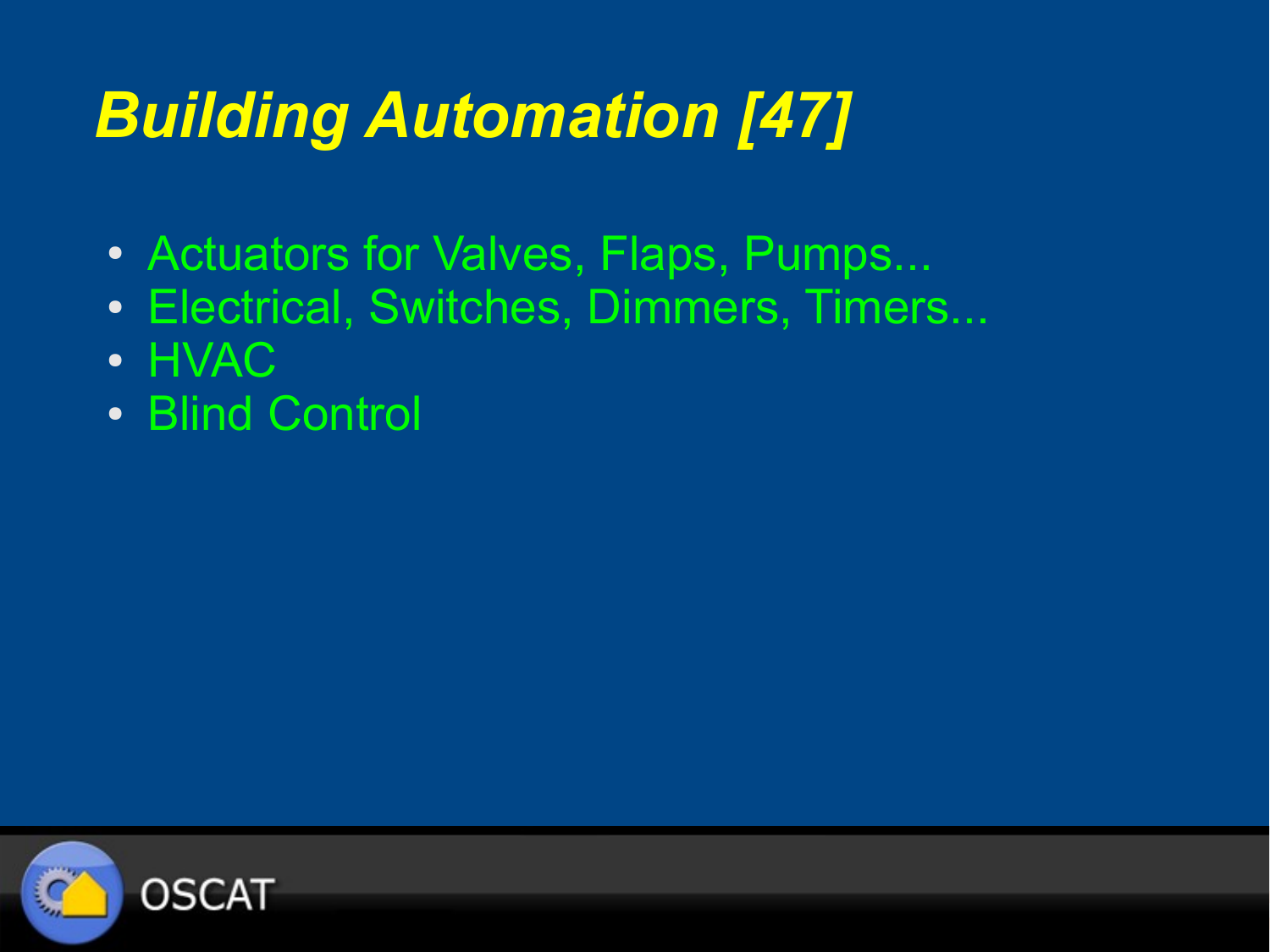#### *Blind Control Example*



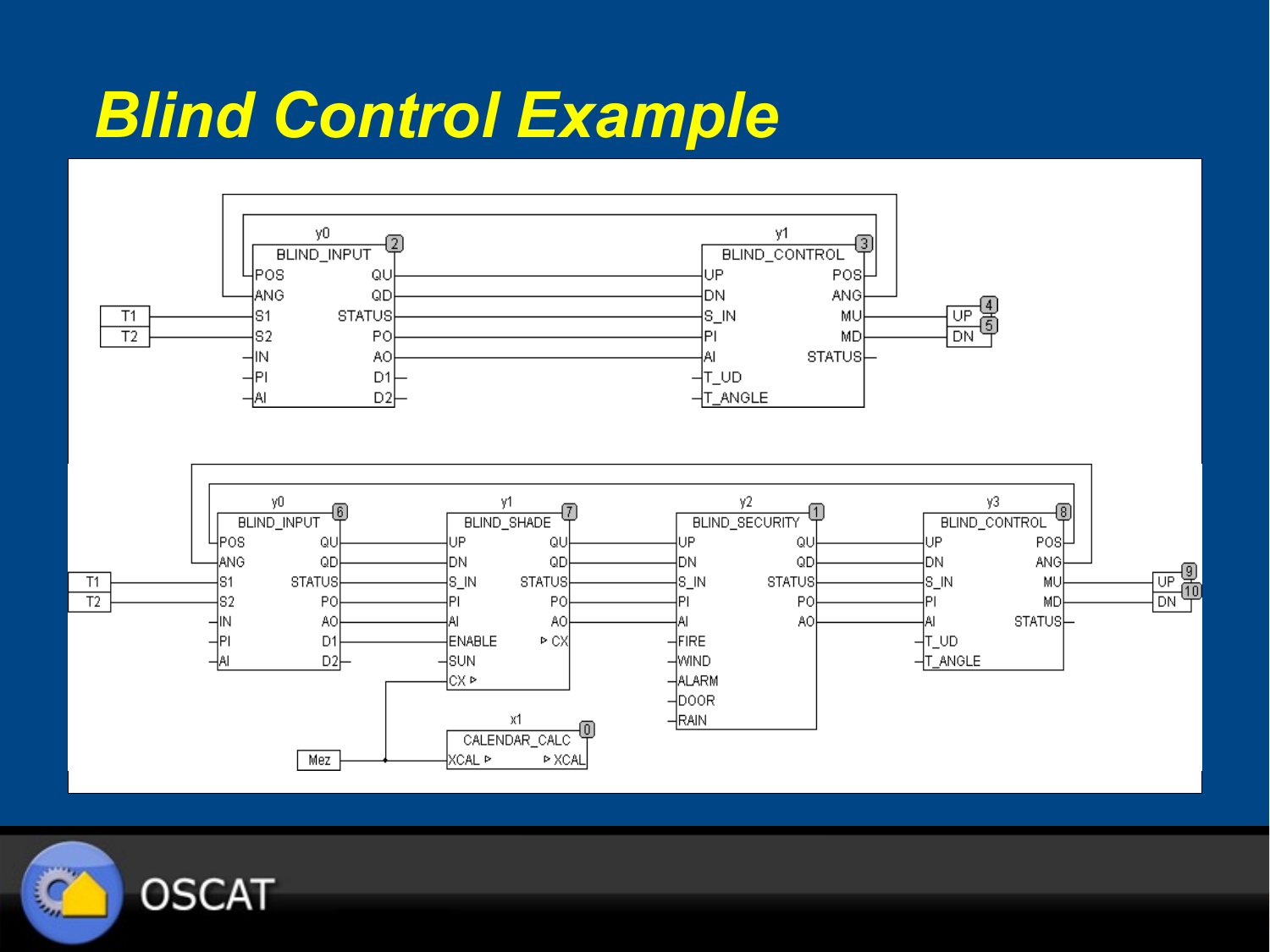# *Device Drivers [4]*

- Interfaces to Standard Devices
- IRTRANS Infrared Transceivers over TCP/IP
- Decoder for DCF77 receiver

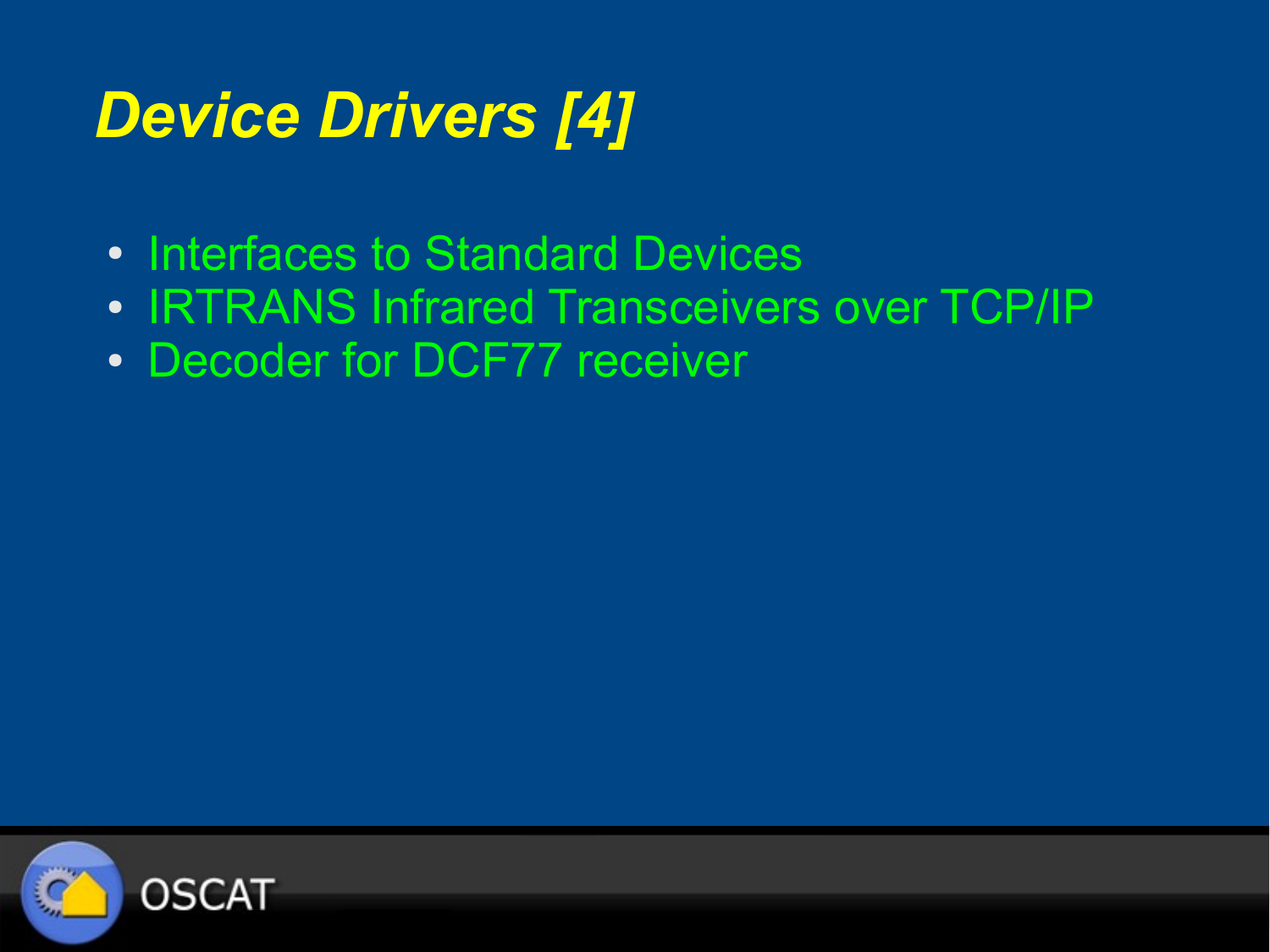# *Automation [27]*

- Incremental decoder with quad resolution
- Profile generation
- Drivers
- Signal generators
- Interlock
- Tuning
- .....

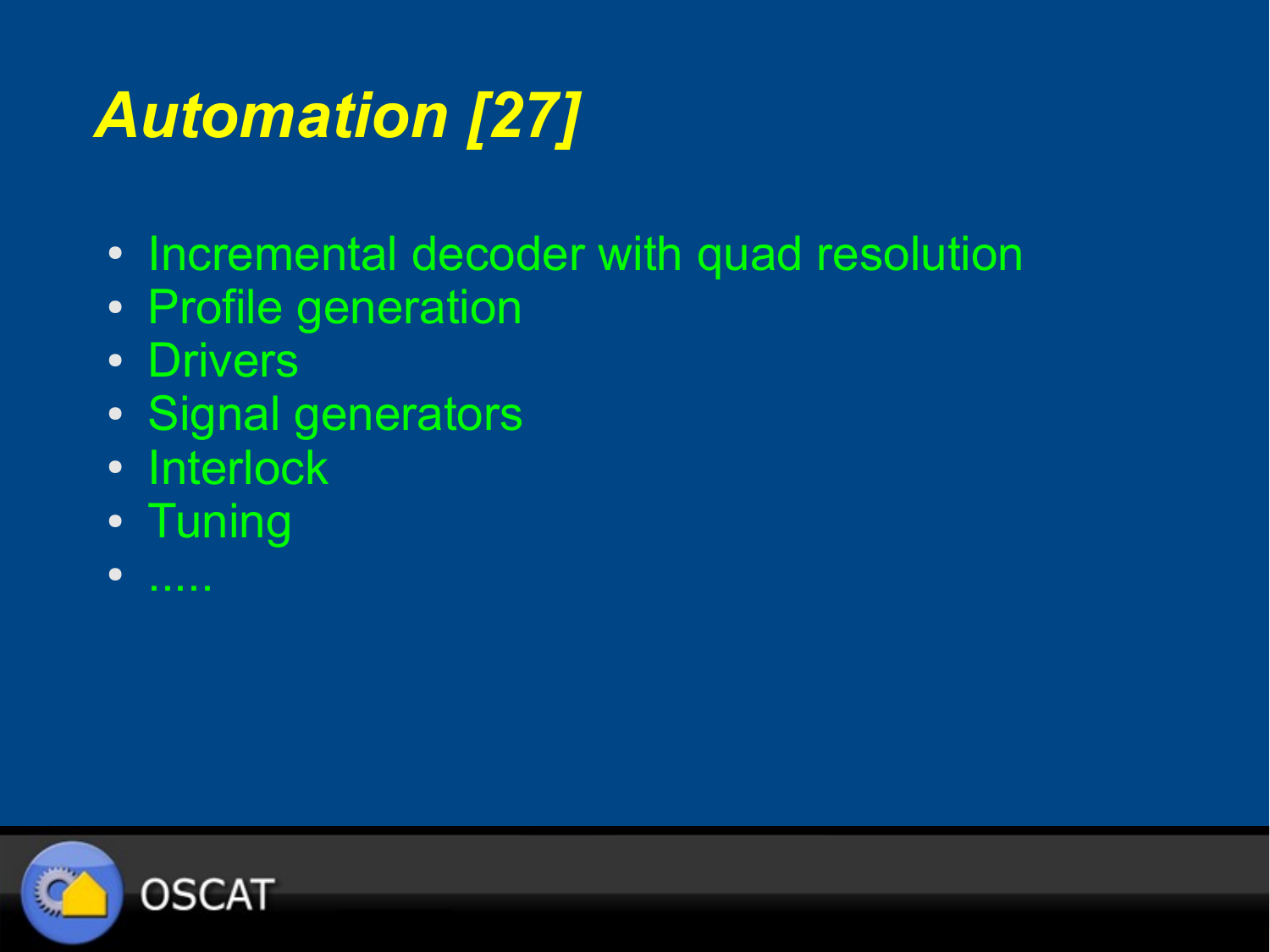# *Control [34]*

• Basic building blocks

Integrator, Differentiator, LT1, LT2, Delay...

- Advanced building blocks FT\_PI, FT\_PDT1 ...
- Anti Wind-Up circuitry
- Modular controller design and building blocks
- Regulators PID, PI, Hysteretic ....
- Control set calculation for PI and PID
- Signal Filters

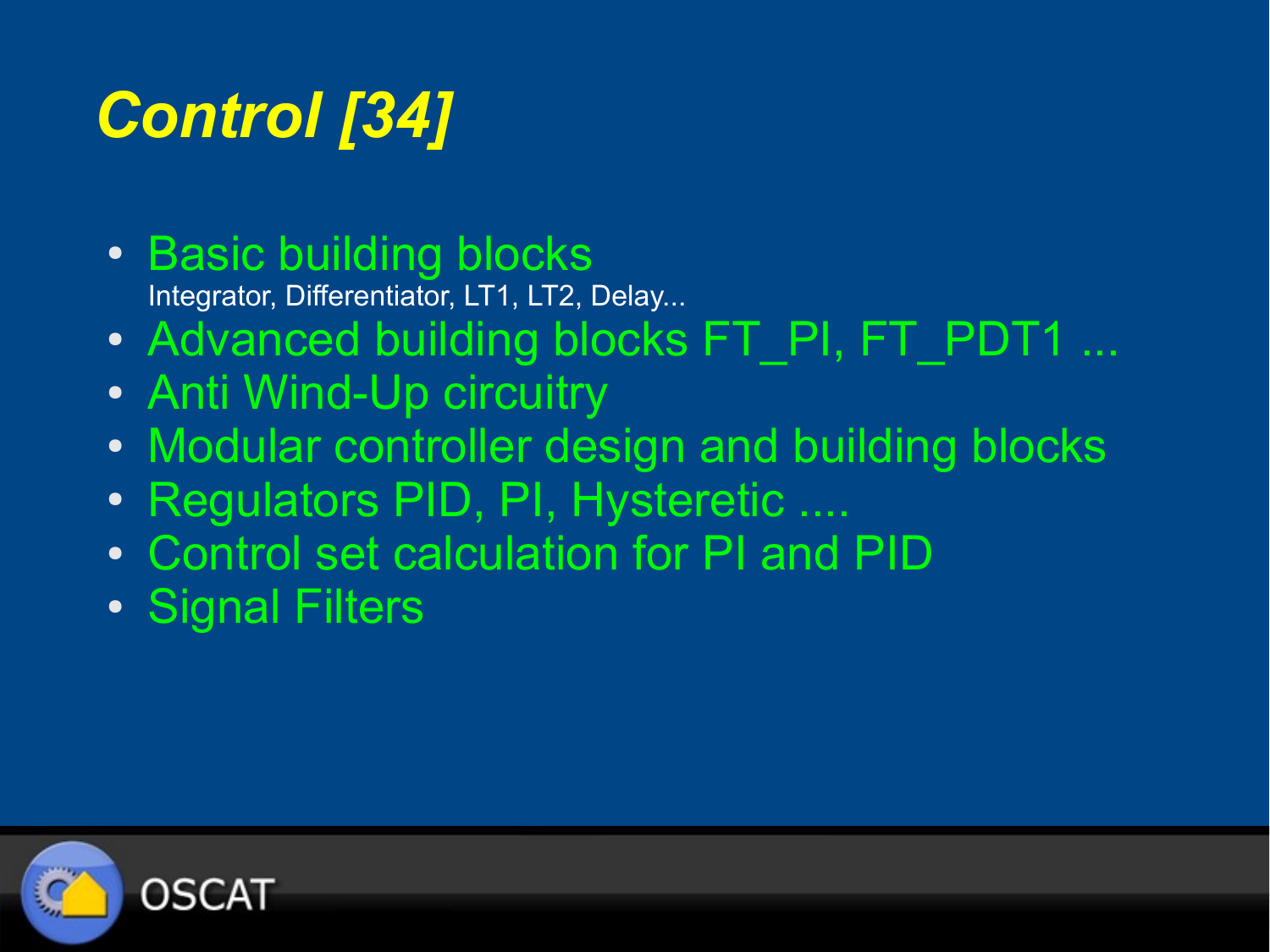# *Conversion [30]*

- Converting between different Units:
- Temperature
- Pressure
- Length
- Speed
- Compass directions
- Wind Speeds
- .....

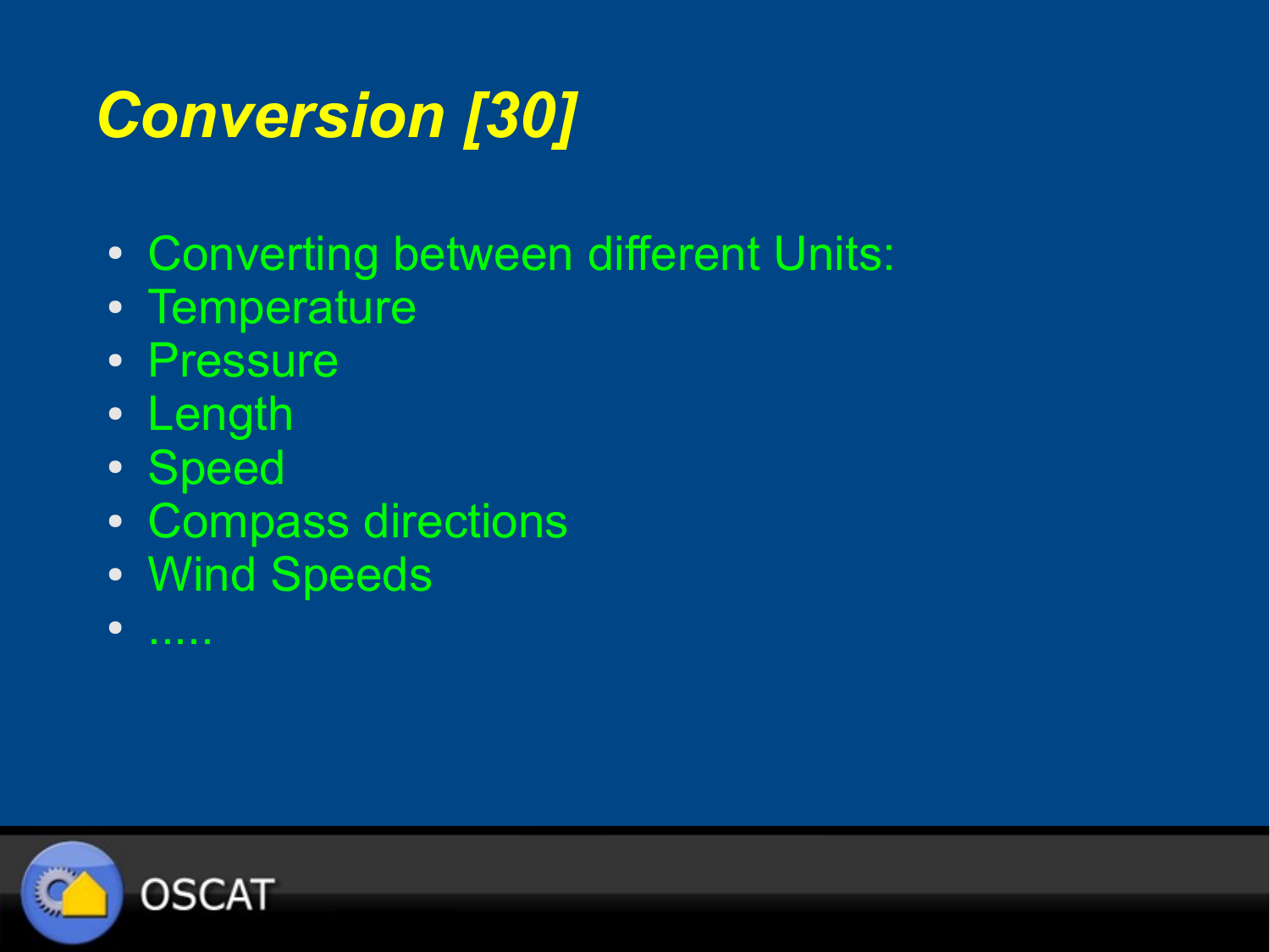# *Measurement [12]*

- Calibrate, Offset, Scale
- Bar graph Lin or Log
- Cycle time, ontime
- Time and Pulse measurement
- Ontime with 64 Bit resolution
- Consumption Meter and Statistics

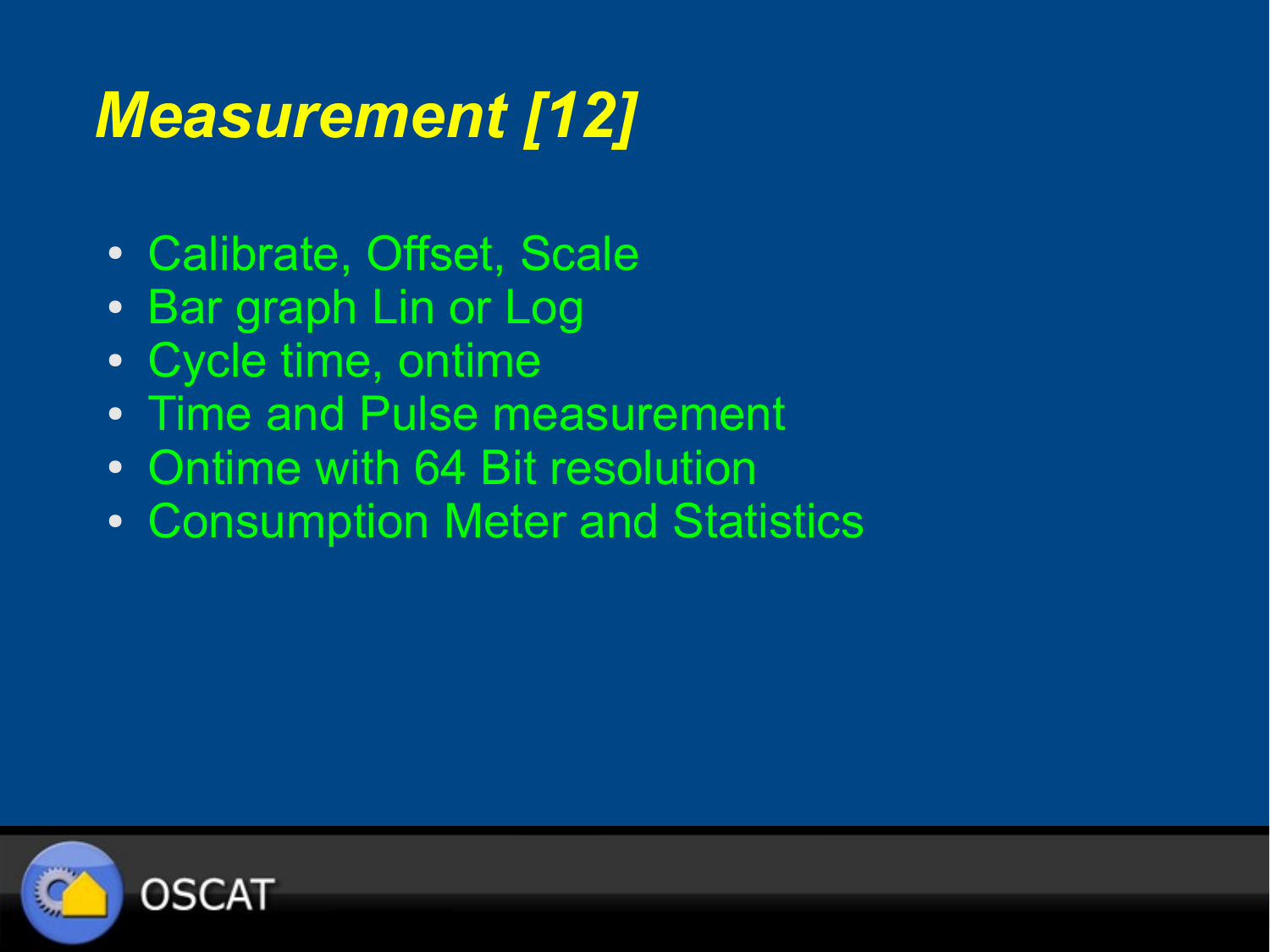## *System Time Base [5]*

- T\_PLC\_MS() and T\_PLC\_US()
- Standard interface for reading the system timer
- Millisecond and microsecond resolution
- Debug functions for overflow
- Debug functions for speed increase to test slow processes.
- TC\_MS, TC\_US, TC\_S returns cycle time in microseconds, milliseconds or seconds

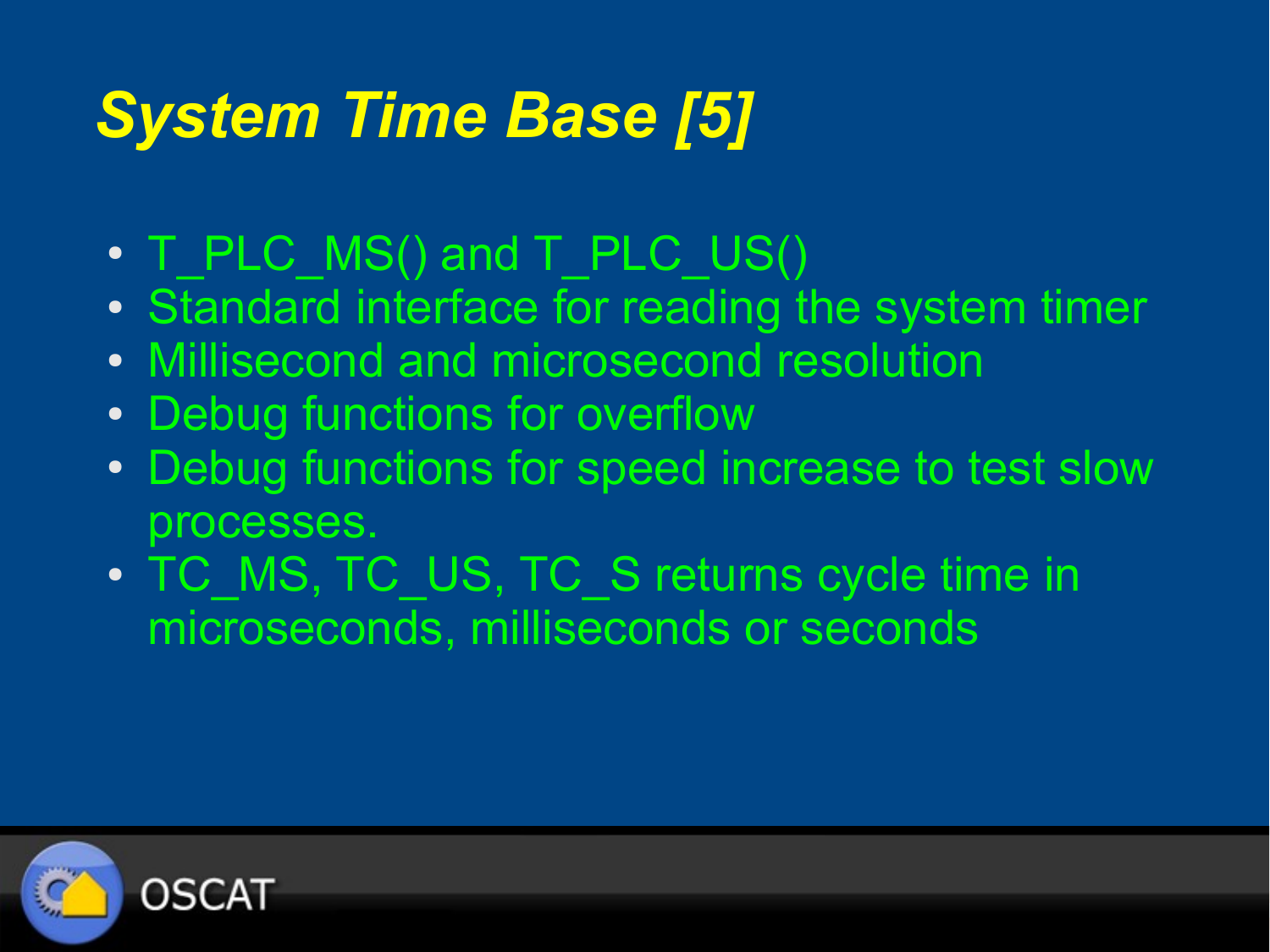## *Sensor Interface [10]*

- PT, NI, SI, NTC Sensor formulas
- Calculate temperature from resistance
- Calculate resistance from temperature
- Scale and offset calibration
- Compensation for parasitic resistors
- Redundant Analog or Digital sensor interfaces

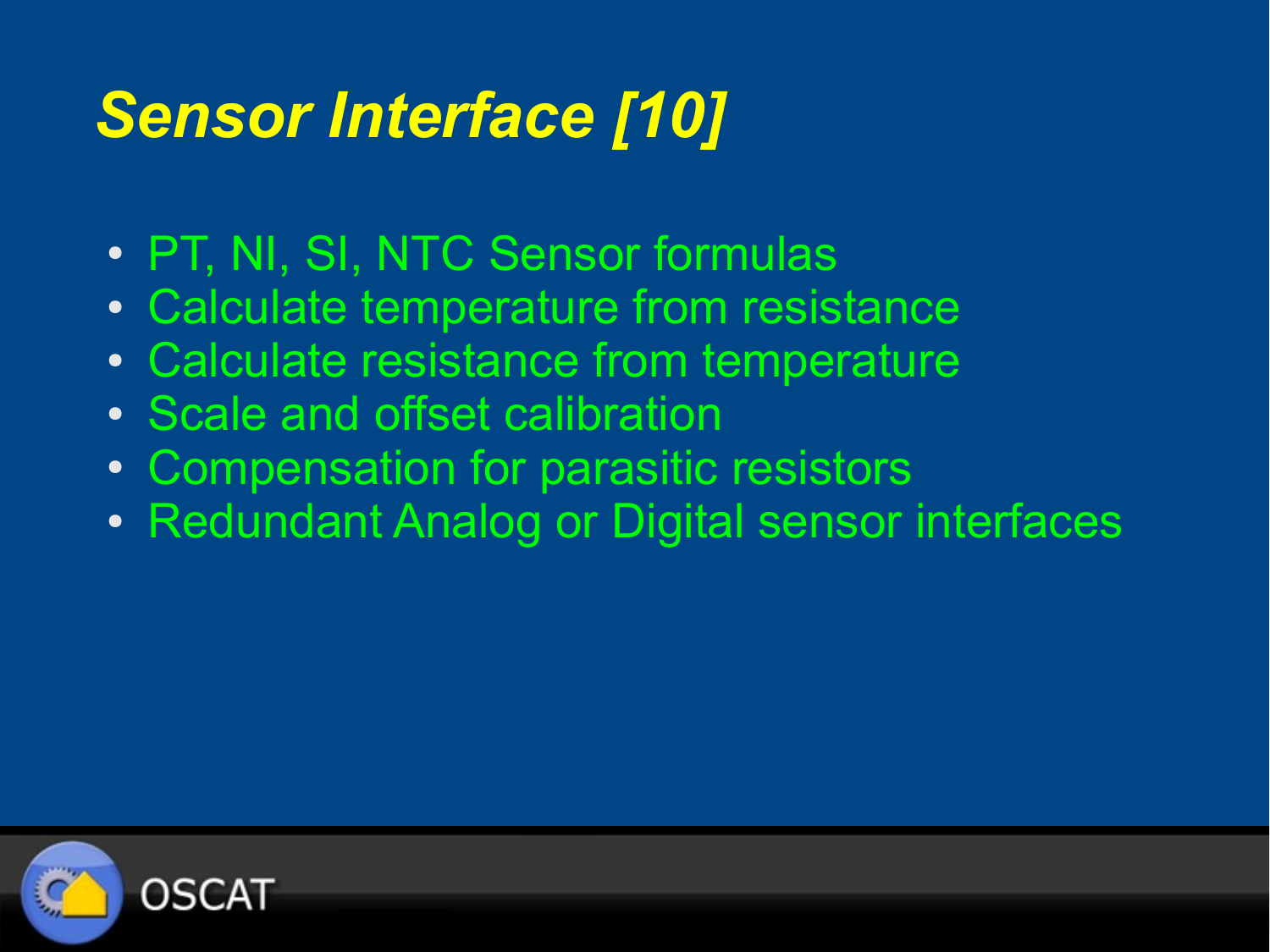# *Signal Generators [15]*

- Standard functions SIN, triangle, ramp, square wave
- Adjustable offset, delay and amplitude
- Pulse and Bitmap generators
- Modulated generators, PWM
- Controlled Ramp Functions
- Random time and pulse generators
- Time and Logic Sequencers

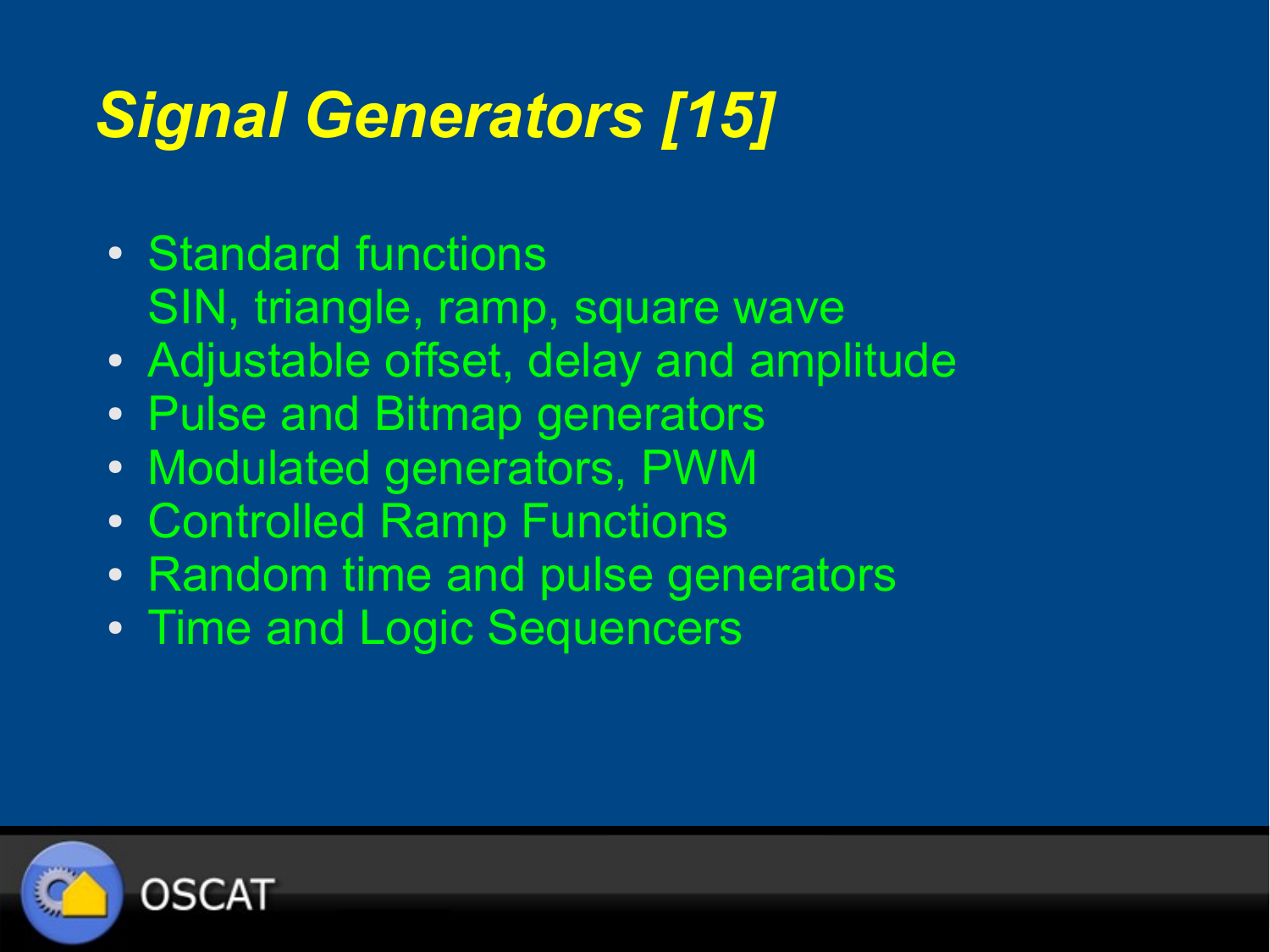# *Signal Processing [42]*

- Transfer functions for analog signals
- Input and output adjustments for A/D and D/A
- Sample and hold circuits
- Multiplexing and Fading
- Signal Delay
- Offset, Override and Mixing Functions
- Scaling for byte and boolean inputs
- Staircase functions

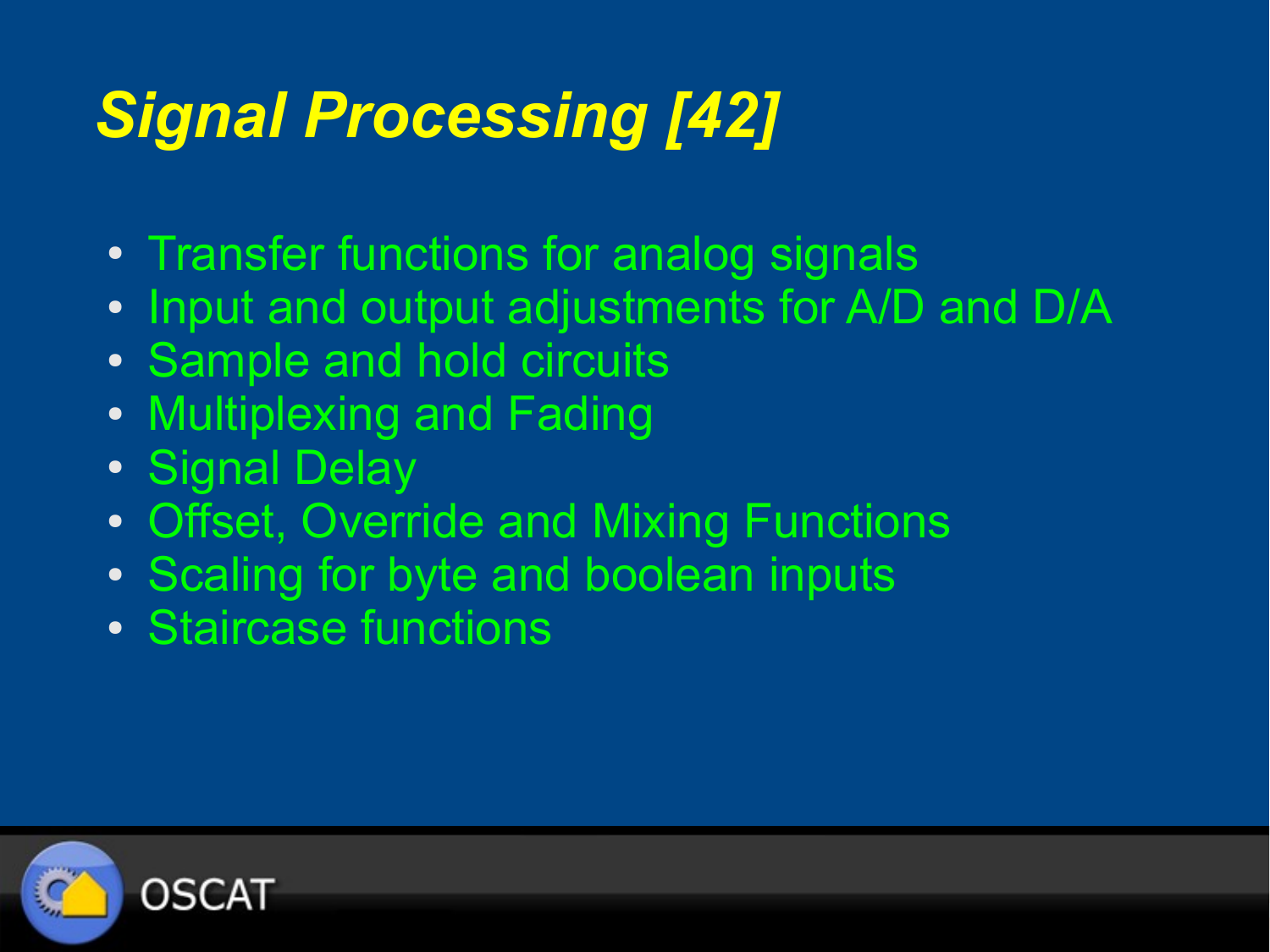# *Boolean Logic [81]*

- Flip flops, latches and shift registers
- Edge and ramp triggered logic
- CRC and parity functions
- Matrix keyboard scanner
- Stack and fifo memory
- TP\_R Pulse generator retriggerable
- B TRIG, DTRIG Trigger any edge or DWORD
- Programmable pulse generators or sequencers
- Conversion BCD, DWORD, BYTE, HEX

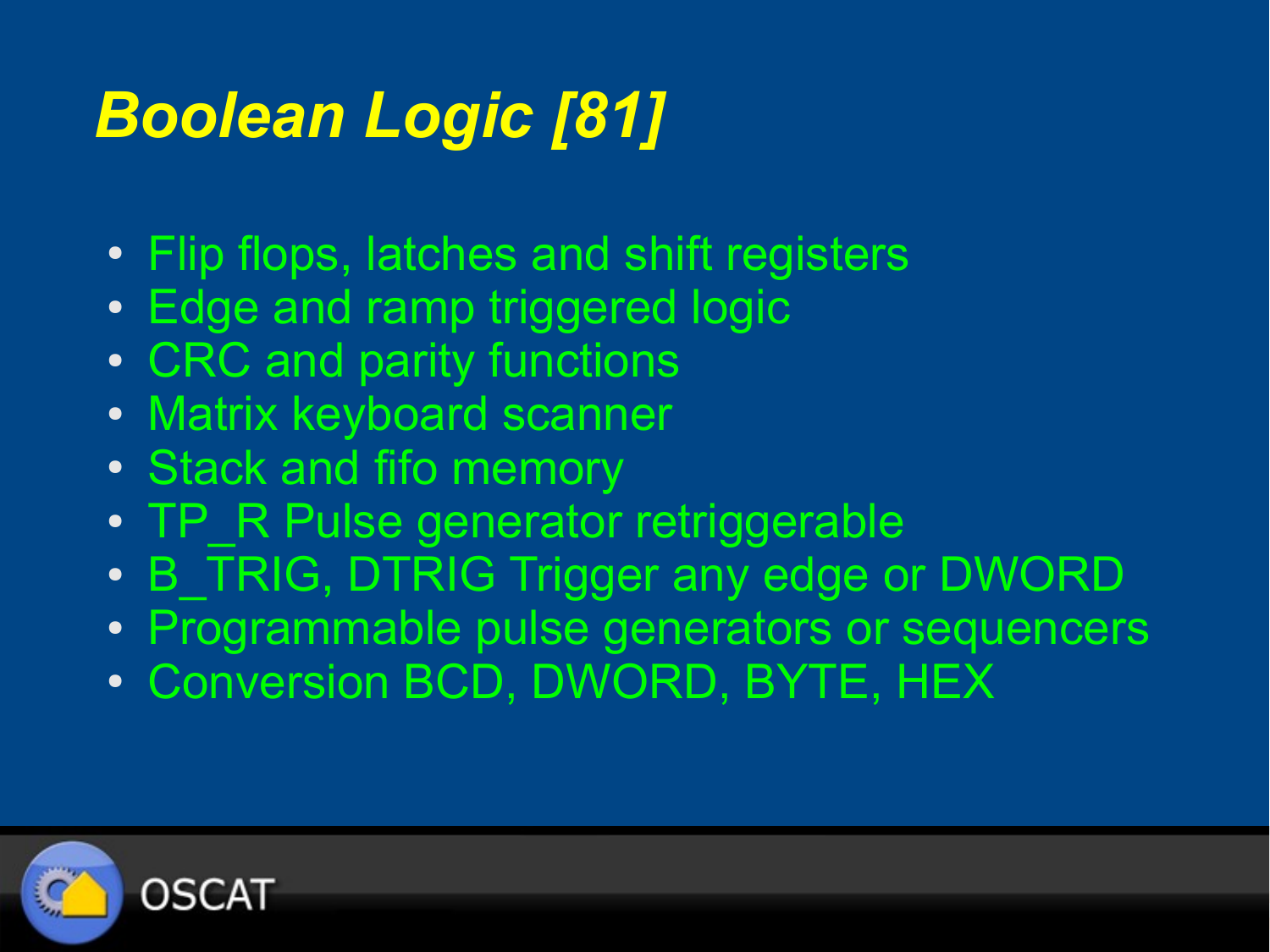# *Networking [11]*

- Support for TCP/IP and UDP
- Basic functions for protocol stacks and communication
- SNTP simple network time protocol
- IPv4 address decoder
- DNS resolution
- HTML coding and decoding
- XML parsing
- Yahoo weather
- ......

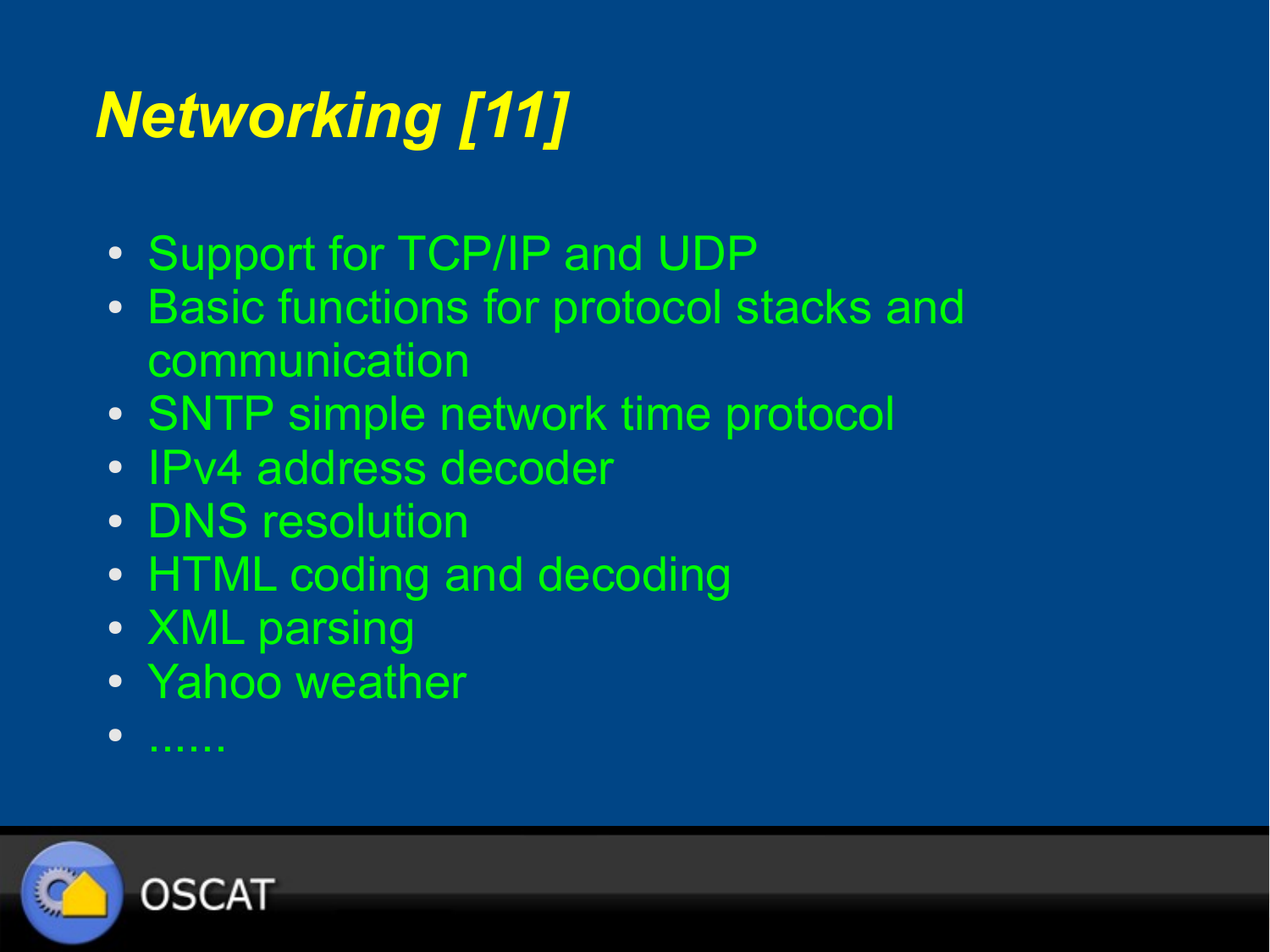# *ESR [4]*

- Error and Status Reporting
- Standardized interface to OSCAT building blocks for data logging, debugging and status reporting
- Event monitoring
- Collection of data and status of the process
- Time stamp and address label
- Interface to servers via TCP/IP
- Data and activity logging over TCP/IP

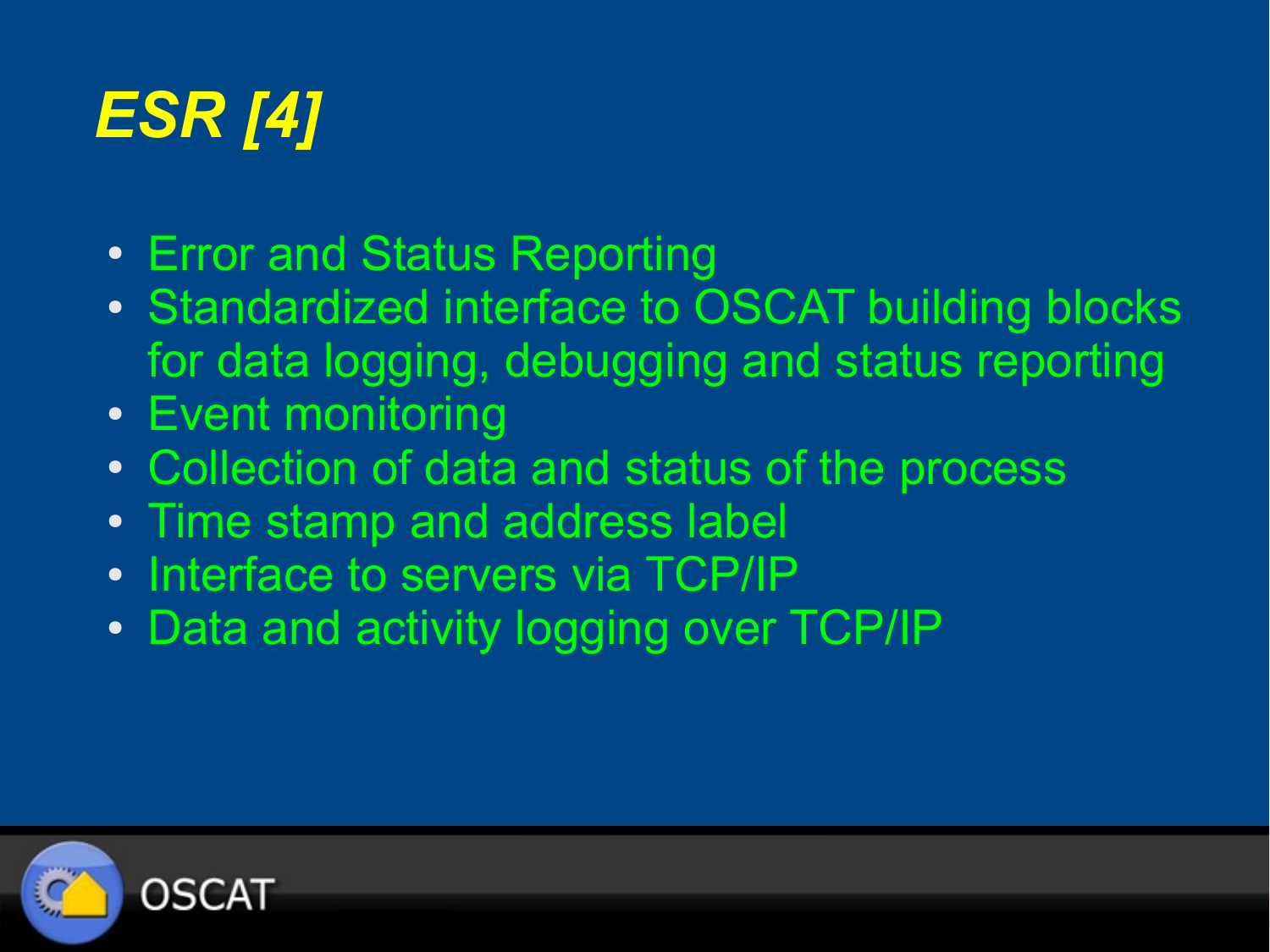#### *ESR example*



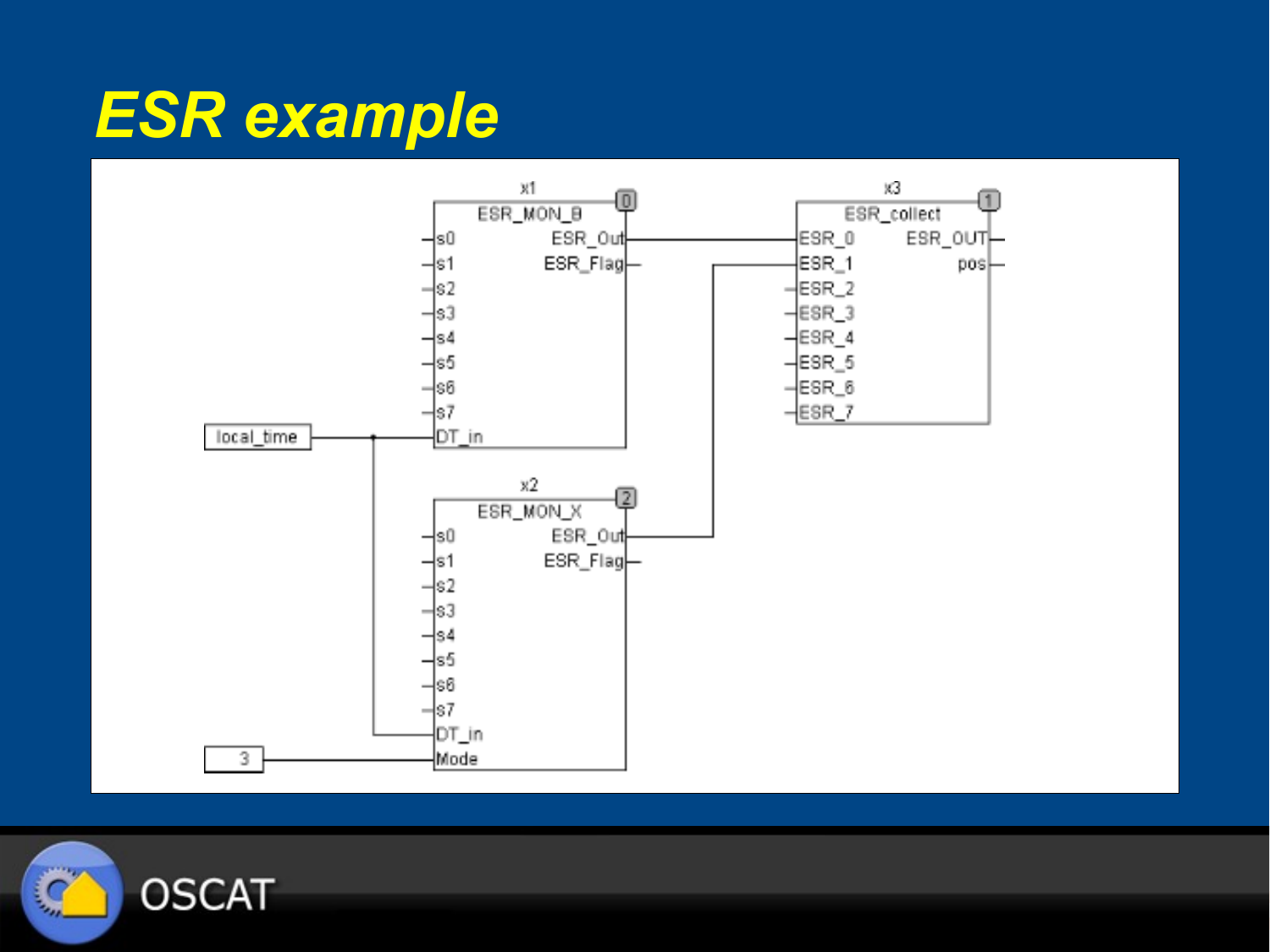# *Mathematics [144]*

- Extensive mathematical functions over 100 mathematical functions
- Functions for complex numbers
- Functions for vector analysis
- Linear and polynom interpolation
- Geometry functions
- Array handling
- Statistical functions
- Double precision mathematics

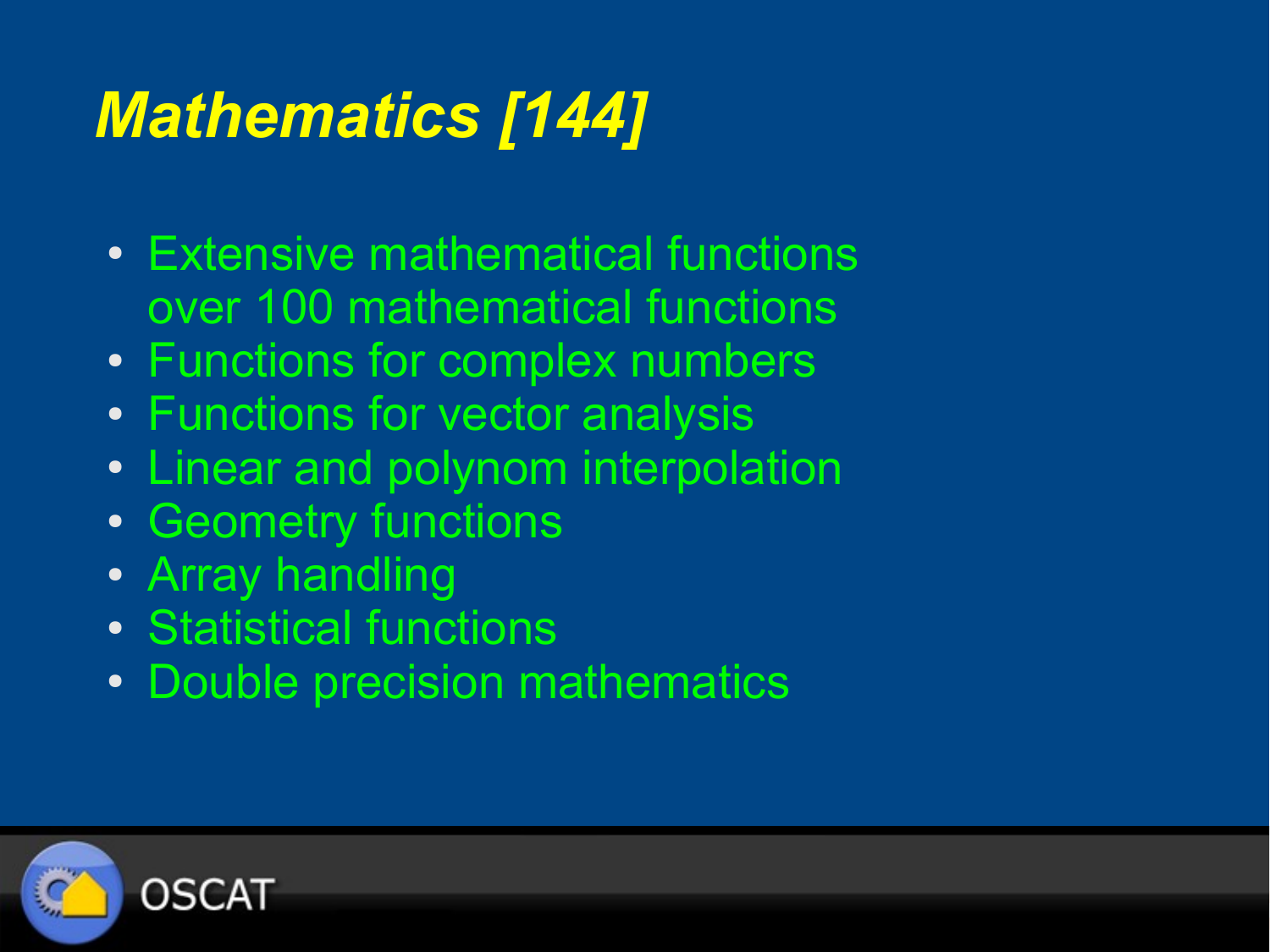# *STRING [76]*

- Extensive string functions over 60 string functions
- Conversion functions
- Uppercase and Lowercase
- Support for extended ASCII > 127  $(\ddot{A}, \ddot{O}, \ddot{U})$
- Enhanced FIND and Replace
- Trim functions
- String length up to 255 characters

OSCAT

● ....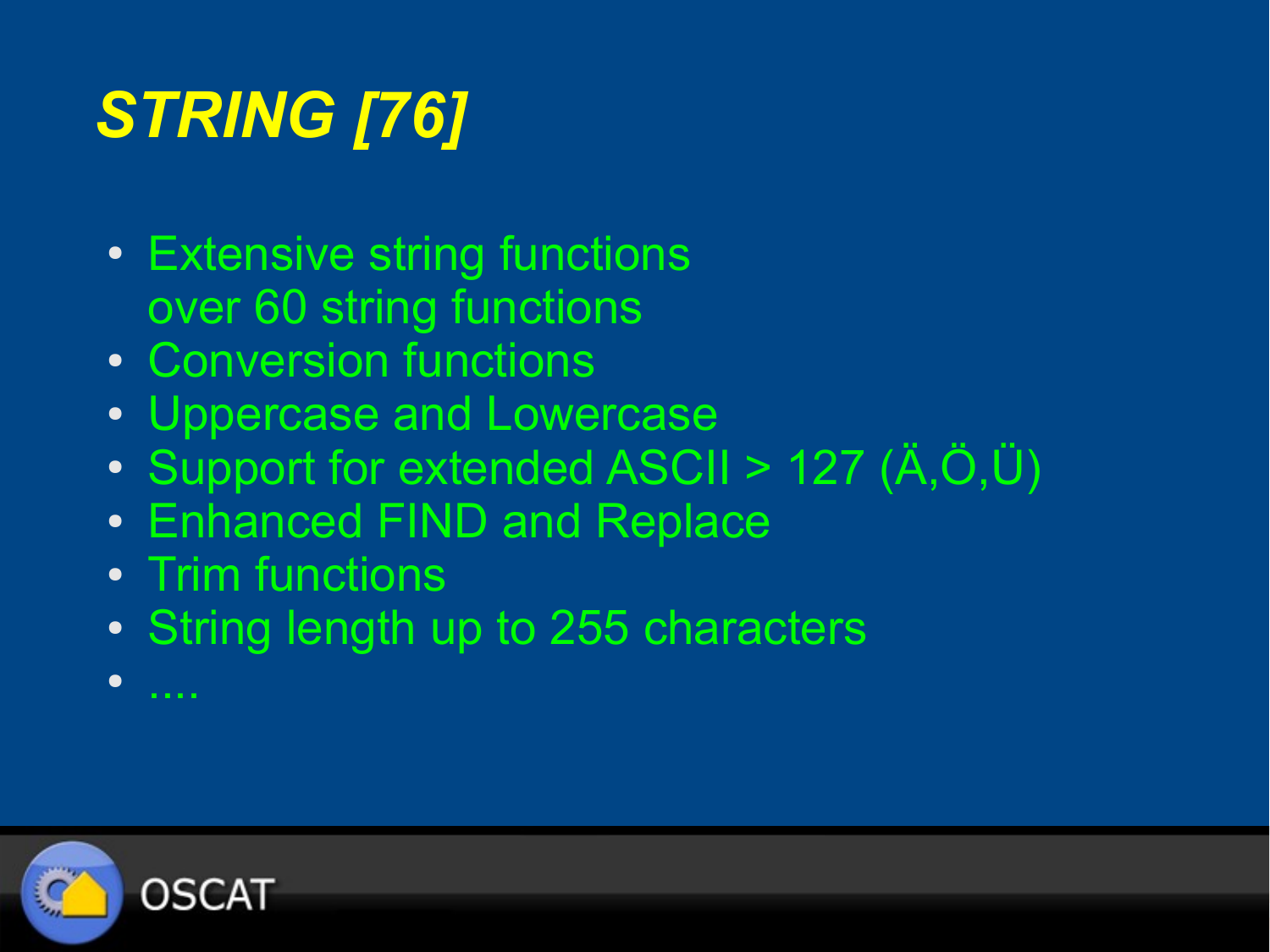# *TIME & DATE [51]*

- Extensive Time and Date functions
- RTC Blocks with millisecond resolution
- DCF77 receiver and decoder
- Date functions with adaption for STEP7
- Sun position, sun rise and sun set calculations
- Easter and holiday calculations
- Complete set of Date and Time calculations
- Structured time format and functions

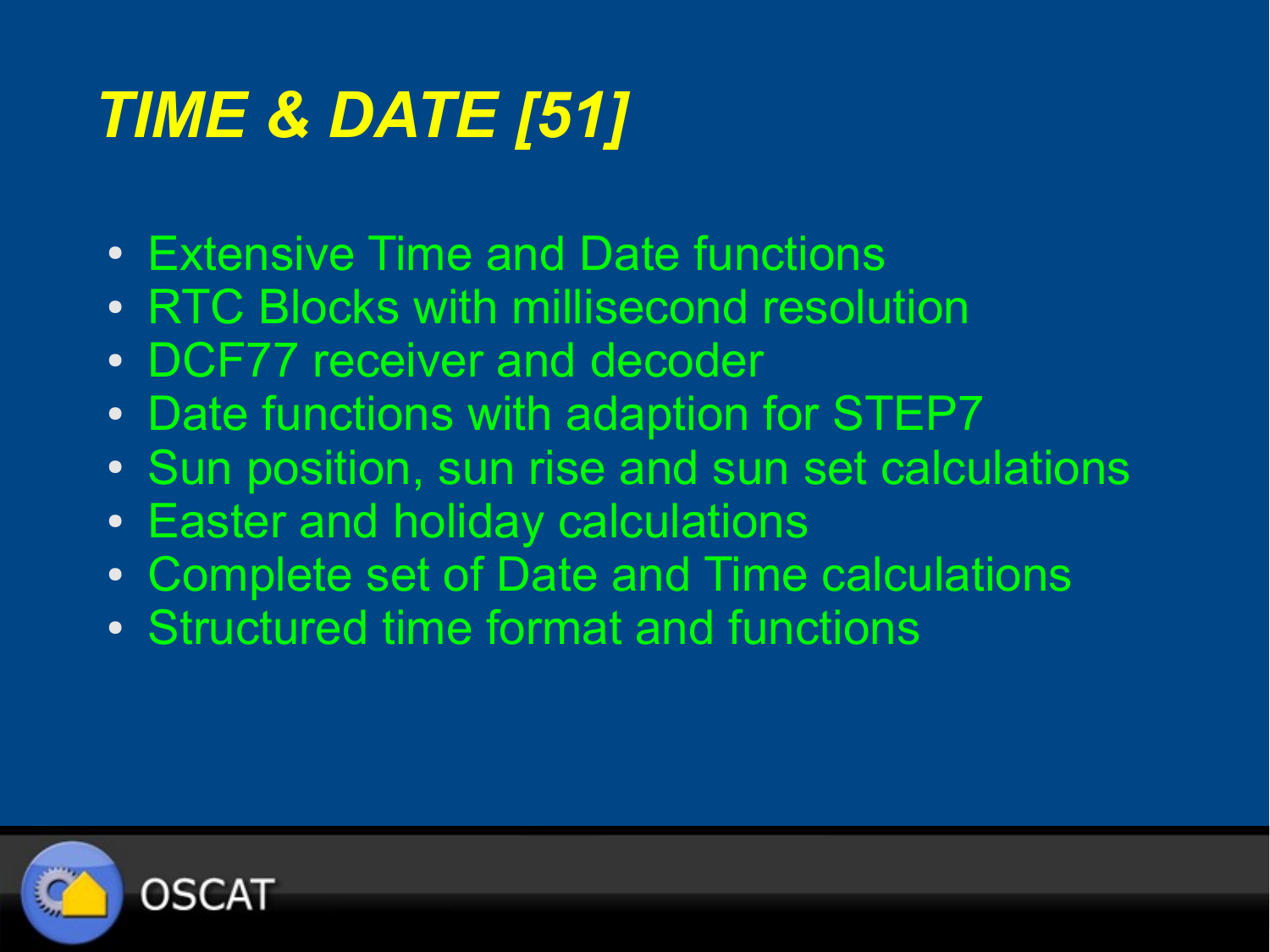#### *Planned activities*

- Object oriented library
- Library for File Access
- Continuous improvement of performance
- Continuous maintenance and service releases
- Data logging over TCP/IP functions with JAVA code for Servers

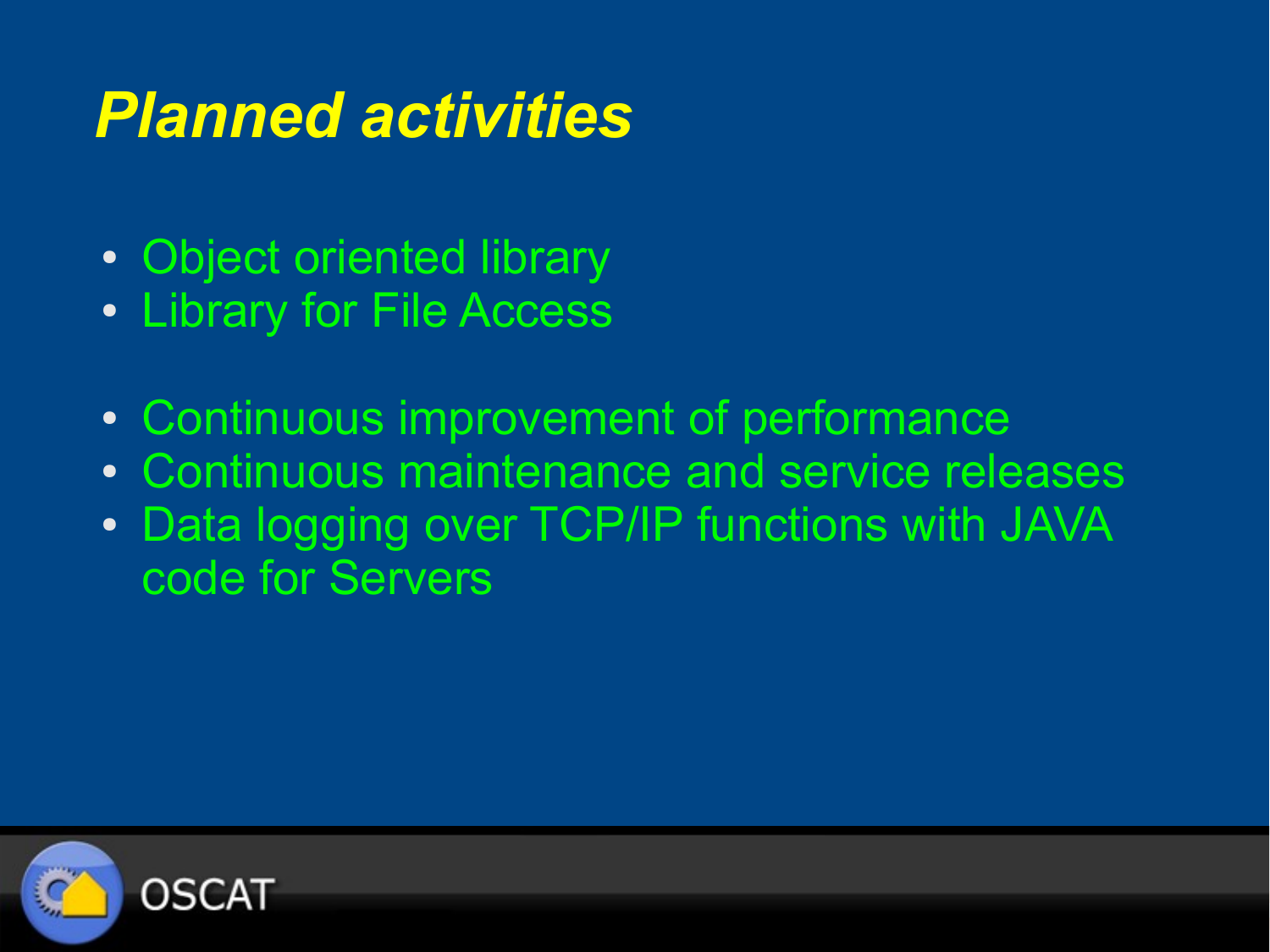#### *License*

- OSCAT is free of charge
	- Private use
	- commercial usage
- No License agreement necessary
- Application Code does not have to be opened

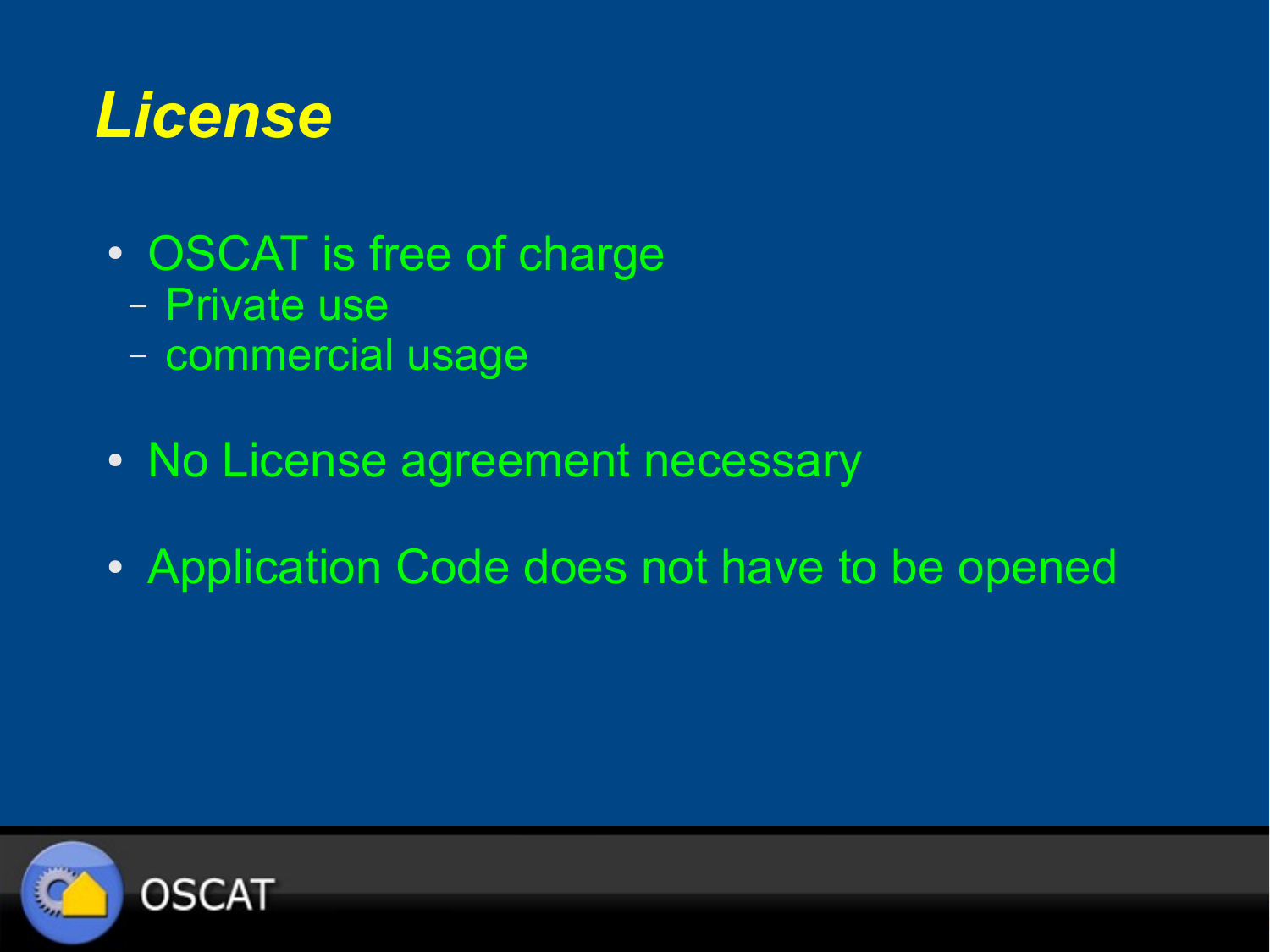#### *WWW.OSCAT.DE*

**College** i Q

**OSCAT** 

Open Source Community for Automation Technology

| Home<br>Forum.                                                                                      |                                                                                                                                                                                                                                                                                                                                                                                                                                                                                                                                                                                                                                                                                                                                                                                                                                                                                                                                                                                                  |                                                                                                                                                              |
|-----------------------------------------------------------------------------------------------------|--------------------------------------------------------------------------------------------------------------------------------------------------------------------------------------------------------------------------------------------------------------------------------------------------------------------------------------------------------------------------------------------------------------------------------------------------------------------------------------------------------------------------------------------------------------------------------------------------------------------------------------------------------------------------------------------------------------------------------------------------------------------------------------------------------------------------------------------------------------------------------------------------------------------------------------------------------------------------------------------------|--------------------------------------------------------------------------------------------------------------------------------------------------------------|
| Home                                                                                                |                                                                                                                                                                                                                                                                                                                                                                                                                                                                                                                                                                                                                                                                                                                                                                                                                                                                                                                                                                                                  |                                                                                                                                                              |
| MAIN MENU                                                                                           | NEUESTE NEUIGKEITEN                                                                                                                                                                                                                                                                                                                                                                                                                                                                                                                                                                                                                                                                                                                                                                                                                                                                                                                                                                              | NEUESTE DOWNLOADS                                                                                                                                            |
| Home<br><b>News</b><br><b>Downloads</b>                                                             | $\bullet$ oscat.lib 3.03<br>$\bullet$ oscat.lib 3.02<br>$\bullet$ oscat.lib 3.01<br>$\bullet$ oscat.lib 2.77<br>$\bullet$ oscat.lib 2.76                                                                                                                                                                                                                                                                                                                                                                                                                                                                                                                                                                                                                                                                                                                                                                                                                                                         | oscat.lib 3.03 CoDeSys 3<br>oscat.lib 3.03 Präsentation<br>oscat.lib 3.03 TwinCAT / CoDeSvs 2.3<br>oscat.lib 3.03 Step 7<br>oscat.lib 3.03 PC WorX/MULTIPROG |
| <b>CITIRSUITIITII</b><br>Forum                                                                      | $\bullet$ oscat.lib 2.75<br>$\bullet$ oscat.lib 2.74<br>$\bullet$ oscat.lib 2.73                                                                                                                                                                                                                                                                                                                                                                                                                                                                                                                                                                                                                                                                                                                                                                                                                                                                                                                 | oscat.lib 3.03 Plain text<br>oscat.lib 3.03 Dokumentation<br>oscat.lib 3.02 TwinCAT / CoDeSys 2.3                                                            |
| <b>Impressum</b>                                                                                    | WILLKOMMEN BEI OSCAT                                                                                                                                                                                                                                                                                                                                                                                                                                                                                                                                                                                                                                                                                                                                                                                                                                                                                                                                                                             |                                                                                                                                                              |
| <b>Administrator</b><br>SYNDICATE<br>RSS 0.91<br>$RSS$ 1.0<br>RSS 2.0<br>ATOM 0.3<br>OPML SHARE IT! | Willkommen bei OSCAT, der "Open Source Community for Automation Technology". Seit dem 1. August 2006 bemüht sich OSCAT speziell darum e<br>Besonderen Wertlegt diese Seite insbesondere auf die Programmierung von SPS (Speicherprogrammierbare Steuerungen). OSCAT entwickelt da<br>Anwendungen für den Home Automation Bereich dienen soll. Sie sind natürlich herzlich eingeladen, an der Weiterentwicklung der oscat.lib teilzune<br>Kontakt treten. Ziel ist es, eine möglichst übersichtliche Bibliothek zu schaffen, die die wichtigsten Funktionen und Funktionsblöcke für Home Auton<br>Zu den folgenden Themenbereichen, verknüpft mit der Idee des Smart Home, finden sich Informationen auf OSCAT:<br>• SPS-Programmierung und Projekte<br>· Entwicklung der oscatlib für CoDeSys-Anwendungen<br>· Multimedia-Projekte<br>Security-Projekte<br>۰<br>● RFID-Anwendungen<br>● EnOcean-Anwendungen<br>. Integration von Bus-Systemen wie KNX, LON, BacNET<br>· Intelligente Haustechnik |                                                                                                                                                              |
|                                                                                                     | <b>NEUIGKEITEN</b>                                                                                                                                                                                                                                                                                                                                                                                                                                                                                                                                                                                                                                                                                                                                                                                                                                                                                                                                                                               |                                                                                                                                                              |
|                                                                                                     | oscat.lib 3.03                                                                                                                                                                                                                                                                                                                                                                                                                                                                                                                                                                                                                                                                                                                                                                                                                                                                                                                                                                                   |                                                                                                                                                              |

Geschrieben von Tobias Mühlbauer Monday, 5. January 2009

Das Release 3.03 steht im Downloadbereich zur Verfügung:

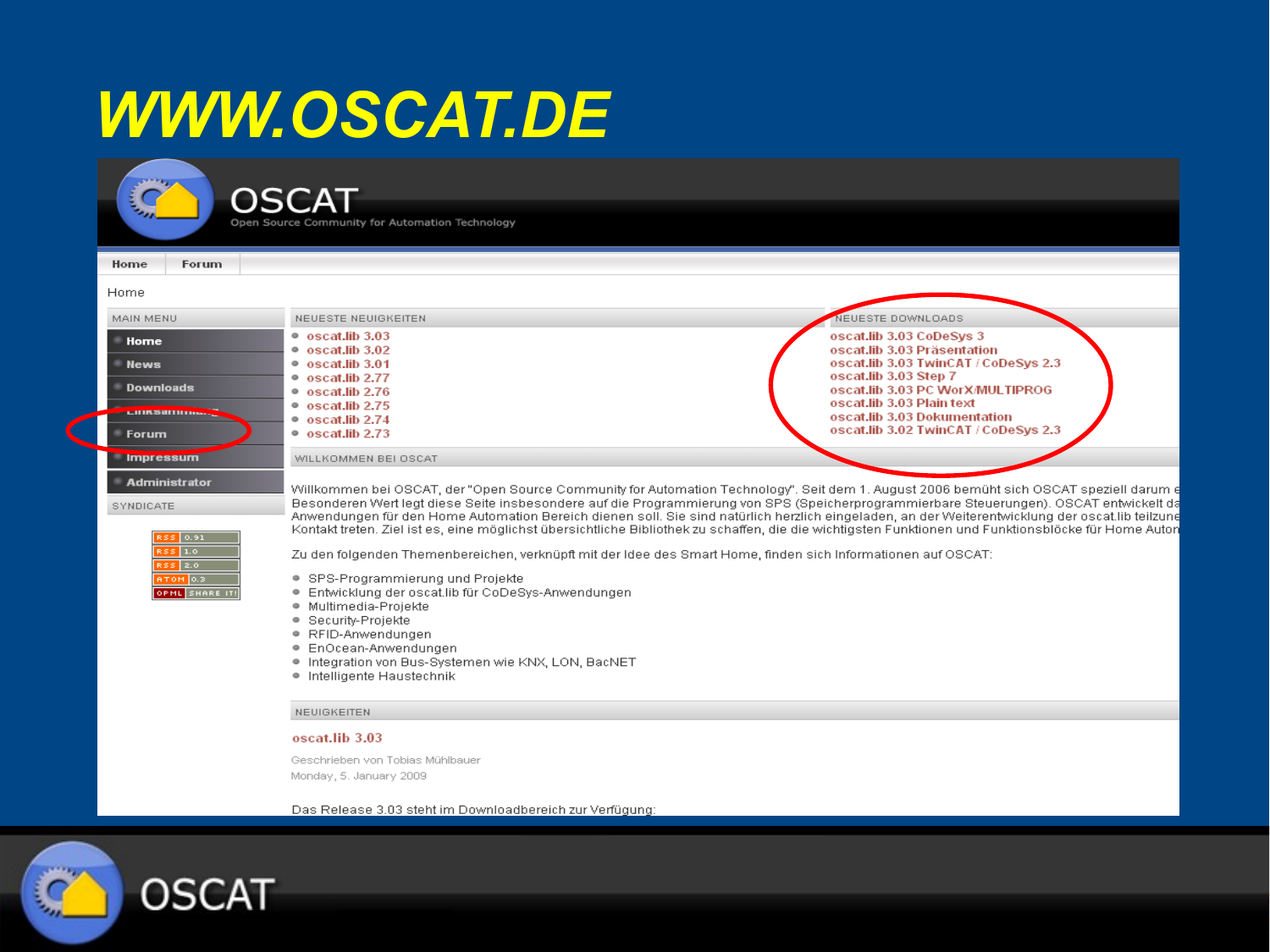#### *Downloads*

- 
- OSCAT.LIBRARY Codesys 3.4
- OSCAT S7.ZIP STEP7
- 
- OSCAT.TXT Plain text

• OSCAT.LIB CoDeSys 2.3 / Twincat • OSCAT PCW.ZIP PCWorx / Multiprog

- 
- HISTORY.PDF Revision history

• OSCAT.PDF Manual (German)

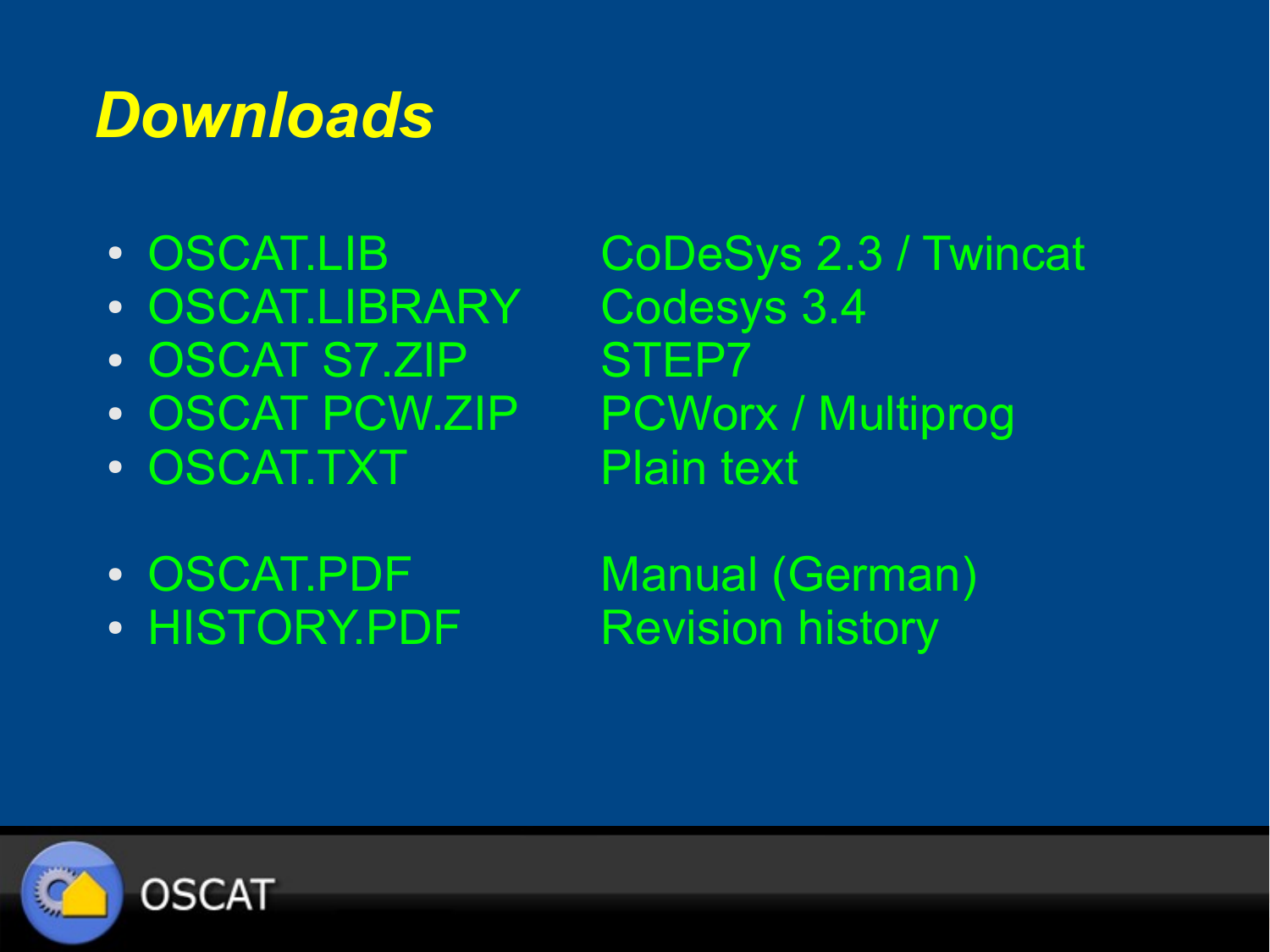## *Manual*

● 700 Pages (German)

#### 16.19 DEC<sub>2</sub>

 $Q1 -$ 

Funktionsbaustein Type Input D: BOOL (Eingangs Bit) A: BOOL (Adresse) Q0 : BOOL (TRUE bei A=0) Output Q1 : BOOL (TRUE bei A=1) 222 DEC<sub>2</sub>  $Q0-$ -D

DEC 2 ist ein 2-Bit Dekodierbaustein. Ist A=0, so wird der Eingang D auf Ausgang Q0 geschaltet. Ist A=1, so wird D auf Q1 geschaltet. Mit anderen Worten: Q0=1 wenn D=1 und A=0.

Logische Verknüpfung:  $Q0 = D \& A$ ;  $Q1 = D \& A$ 

D А  $Q<sub>0</sub>$  $Q<sub>1</sub>$ 

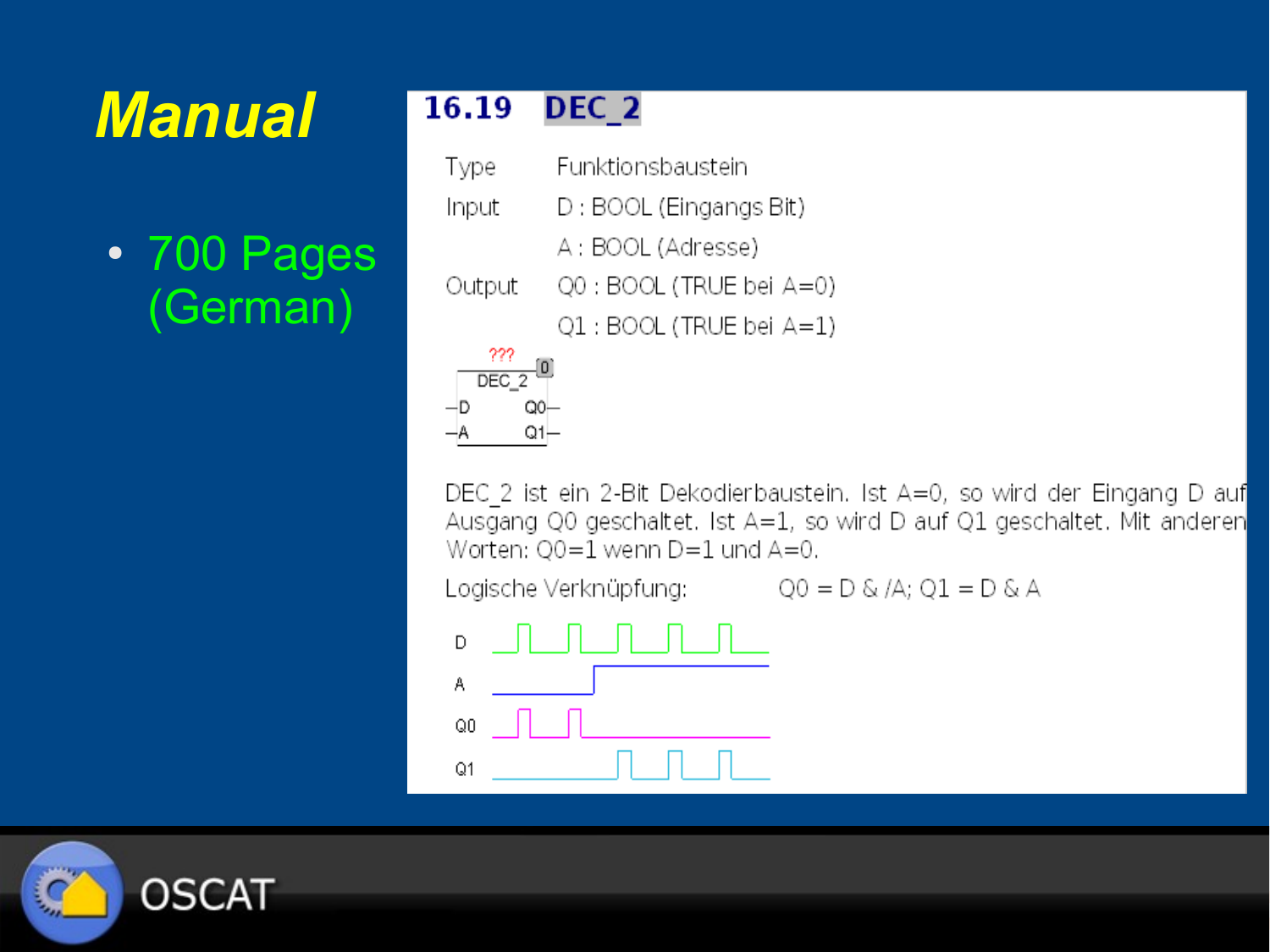#### *Revision History*

|               | Release Modul name |     | <b>Rev Date</b> | <b>History</b>                                    |
|---------------|--------------------|-----|-----------------|---------------------------------------------------|
|               |                    |     |                 |                                                   |
| 304           | BLIND_SHADE        | 1.3 | 08.02.09        | added calendar data structure                     |
|               |                    |     |                 | Added shading position to be configured           |
| 304           | CALENDAR_CALC      | 1.1 | 08.02.09        | corrected wrong night calculation                 |
|               |                    |     |                 | Added sun position data                           |
| 304           | CALENDAR           | 1.1 | 08.02.09        | added sun position data                           |
| 304           | <b>METER</b>       | 1.3 | 08.02.09        | changed MX to be I/O                              |
|               |                    |     |                 | Make sure calculation works for cycle times < 1ms |
| 304           | HEAT METER         | 1.6 | 08.02.09        | changed output Y to I/O                           |
| 304           | LAMBERT W          | 1.0 | 08.02.09        | New Module                                        |
| 304           | T AVG24            | 1.1 | 08.02.09        | added outputs T24_MIN and T24_MAX                 |
|               |                    |     |                 | Changed sign of input OFS                         |
| 304           | DIMM T             | 2.3 | 26.01.09        | dimming will reverse at 0                         |
|               |                    |     |                 | Rst will override set                             |
| 304           | FT PIDWL           | 1.1 | 25.01.09        | multiply differential part with KP                |
| 304           | FT PIWL            | 1.2 | 25.01.09        | now also works with negative K                    |
|               |                    |     |                 |                                                   |
| 304           | SCALE X8           | 1.2 | 24.01.09        | corrected error in formula                        |
| 304           | <b>FADE</b>        | 1.3 | 24.01.09        | delted unused var FF                              |
| 304           | ACTUATOR 2P        | 2.1 | 24.01.09        | deleted unused var inb                            |
| 304           | RMP NEXT           | 1.1 | 24.01.09        | deletes unused vars tmp1 and tmp2                 |
| 304           | SUN POS            | 2.0 | 23.01.09        | new code with better accuracy                     |
| 304           | GEO TO DEG         | 1.0 | 22.01.09        | New Module                                        |
| 304           | <b>BLIND INPUT</b> | 1.5 | 22.01.09        | added auto mode for IN                            |
|               |                    |     |                 | Added pulse mode for D1 and D2                    |
| 304           | TO UPPER           | 1.3 | 16.01.09        | corrected an error in module                      |
| 303           | TEMP NTC           | 1.0 | 30.12.08        | New Module                                        |
| 303           | RES NTC            | 1.0 | 30.12.08        | New Module                                        |
| 303           | CLICK              | 2.0 | [28.12.08]      | new code using library modules.                   |
| <u> 1303.</u> | CONSTANTS LOCATION |     |                 | <u> 1.1   23.12.08   added french holidavs </u>   |

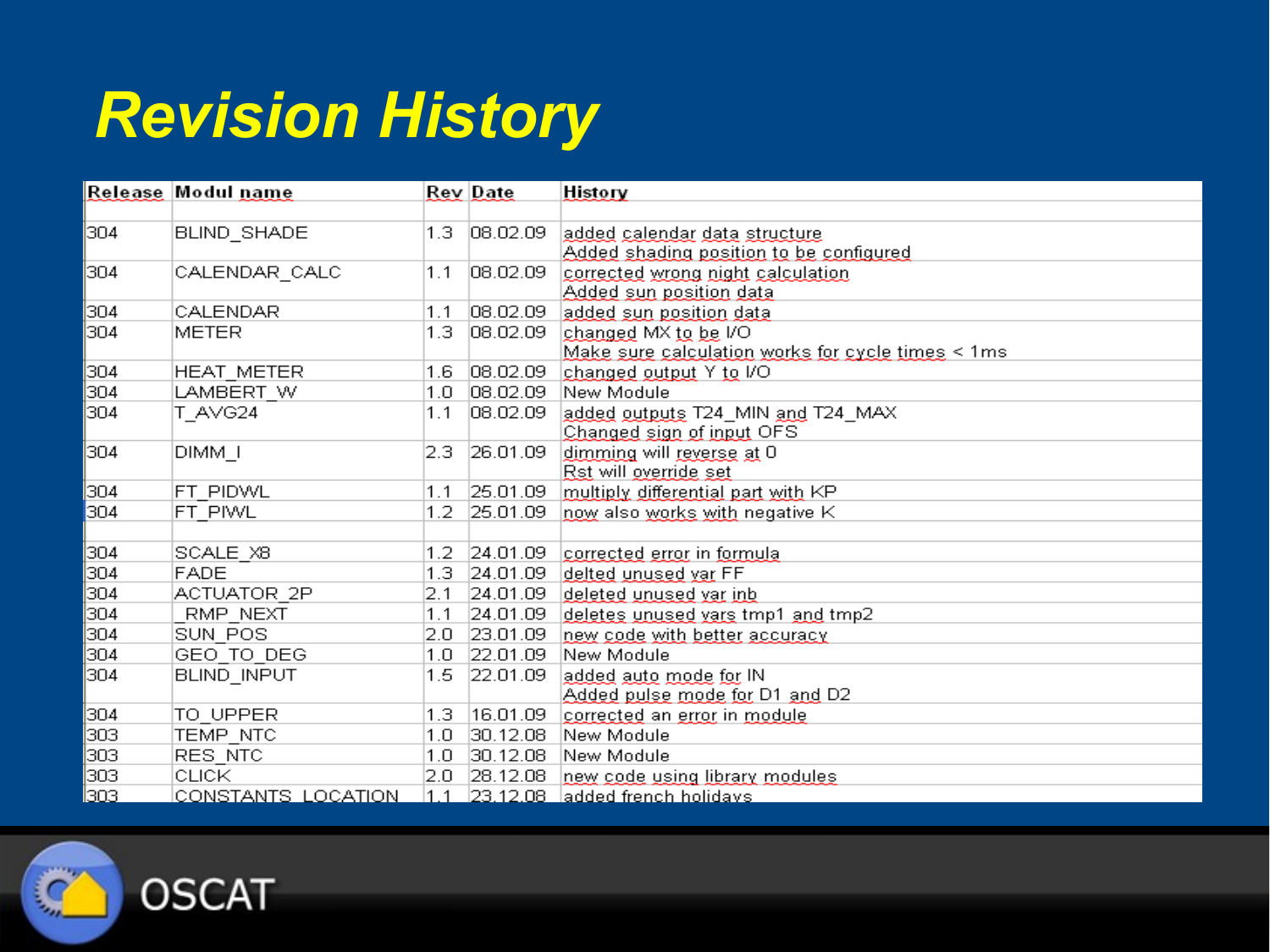#### *USER FORUM*

| $E$ OSCAT                      |                                                                                                                              |                            |                                                                                                |  |
|--------------------------------|------------------------------------------------------------------------------------------------------------------------------|----------------------------|------------------------------------------------------------------------------------------------|--|
| $\circ$                        | Ankündigungen / Announcements<br>Anündigungen und Neuigkeiten bezüglich OSCAT.                                               | 91 Beiträge<br>42 Themen   | Letzter Beitrag von hugo<br>in Re: Beta für Release 304<br>am Heute um 17:30                   |  |
| $\blacksquare$ oscat.lib       |                                                                                                                              |                            |                                                                                                |  |
| $\circ$                        | oscat.lib für TwinCAT/CoDeSys<br>Diskussion und Ankündigungen über die Kernbibliothek oscatllib für TwinCAT/CoDeSys.         | 487 Beiträge<br>80 Themen  | Letzter Beitrag von hugo<br>in Re: Betriebsstundenzähle<br>am 07. Februar 2009, 21:02:57       |  |
|                                | oscat.lib für CoDeSys 3<br>Diskussion und Ankündigungen über die Kernbibliothek oscatlib für CoDeSys 3.                      | 7 Beiträge<br>4 Themen     | Letzter Beitrag von elektrop<br>in Re: Lib kann in CoDeSys<br>am 21. November 2008, 09:15:08   |  |
|                                | oscat.lib für Step 7<br>Diskussion und Ankündigungen über die Kernbibliothek oscatlib für Step 7.                            | 206 Beiträge<br>44 Themen  | Letzter Beitrag von eileen<br>in Re: PWM im OB28<br>am Heute um 17:11                          |  |
|                                | oscat.lib für PC WorX/MULTIPROG<br>Diskussion und Ankündigungen über die Kernbibliothek oscat.lib für PC WorX und MULTIPROG. | 20 Beiträge<br>5 Themen    | Letzter Beitrag von peewit<br>in Re: einzelne bausteine e<br>am 08. Februar 2009, 12:10:19     |  |
| $\circ$                        | <b>Bestehende Module / Existing Modules</b><br>Fragen, Verbesserungsvorschläge und ähnliches zu bestehenden Modulen.         | 704 Beiträge<br>141 Themen | Letzter Beitrag von hugo<br>in Re: IrTrans<br>am 06. Februar 2009, 18:14:39                    |  |
| $\odot$                        | Modulentwicklung / Module Development<br>Diskussion und Entwicklung neuer Funktionen und Funktionsblöcke für die oscat.lib.  | 259 Beiträge<br>57 Themen  | Letzter Beitrag von Vaninger<br>in Re: Rezepturverwaltung<br>am 17. Januar 2009, 23:06:43      |  |
| $\odot$                        | Anwendungsbeispiele / Application Examples<br>Anwendungsbeispiele für die oscat.lib.                                         | 44 Beiträge<br>17 Themen   | Letzter Beitrag von hugo<br>in Benutzung der Datenstruk<br>am 09. Februar 2009, 17:40:46       |  |
| $\circ$                        | <b>Development Area</b><br>Entwicklerbereich für die oscat.lib (Nur für Entwickler sichtbarer Bereich!)                      | 1166 Beiträge<br>67 Themen | Letzter Beitrag von doncamillo<br>in Re: Regelungstechnikbaus<br>am Heute um 17:01             |  |
| $\blacksquare$ Home Automation |                                                                                                                              |                            |                                                                                                |  |
| $\circ$                        | <b>SPS-Hardware</b><br>Diskussionen und Vergleiche von SPS-Hardware.                                                         | 77 Beiträge<br>11 Themen   | Letzter Beitrag von volkmarrigo<br>in Re: Wago startet nicht u<br>am 23. Januar 2009, 20:41:59 |  |
| $\circ$                        | <b>SPS-Programmierung</b><br>SPS-Projekte im Rahmen der Home Automation abseits der oscat.lib.                               | 178 Beiträge<br>39 Themen  | Letzter Beitrag von Stanley<br>in Re: Berechnung der Kalen<br>am 17. Januar 2009, 21:31:19     |  |
|                                | <b>Multimedia</b><br>Diskussion von Multimedia-Projekten für das Smart Home.                                                 | 2 Beiträge<br>2 Themen     | Letzter Beitrag von sapo<br>in MIDI Daten in Binäre Zus<br>am 08. August 2007, 17:23:31        |  |
| $\circ$                        | Andere Projekte / other Projects<br>Diskussion von Projekten die nicht in die anderen Boards passen.                         | 35 Beiträge<br>8 Themen    | Letzter Beitrag von volkmarrigo<br>in Re: Tool zum Loggen von<br>am 12. Februar 2009, 20:27:38 |  |



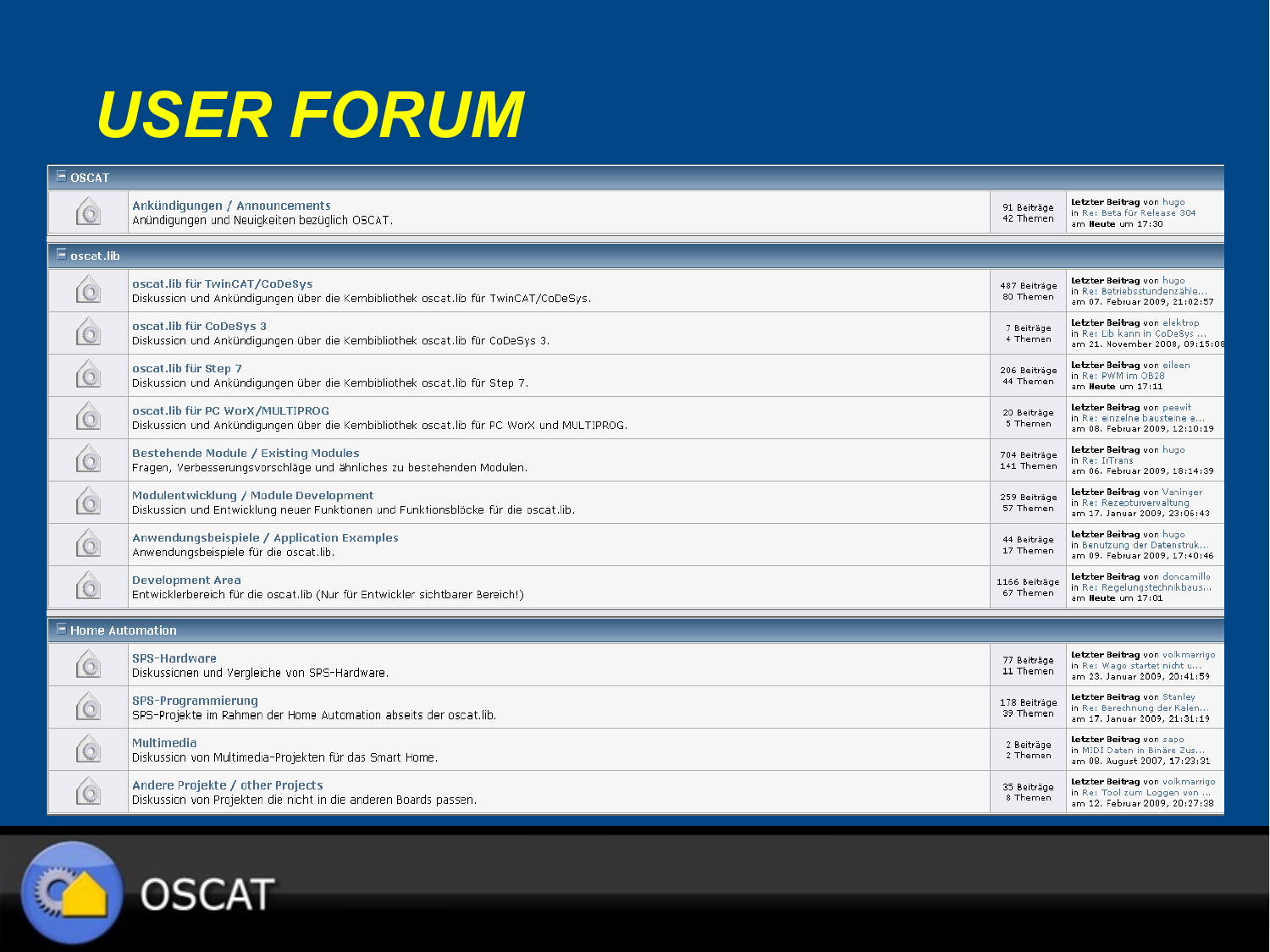#### *OSCAT forum page hits (Quarterly Numbers)*



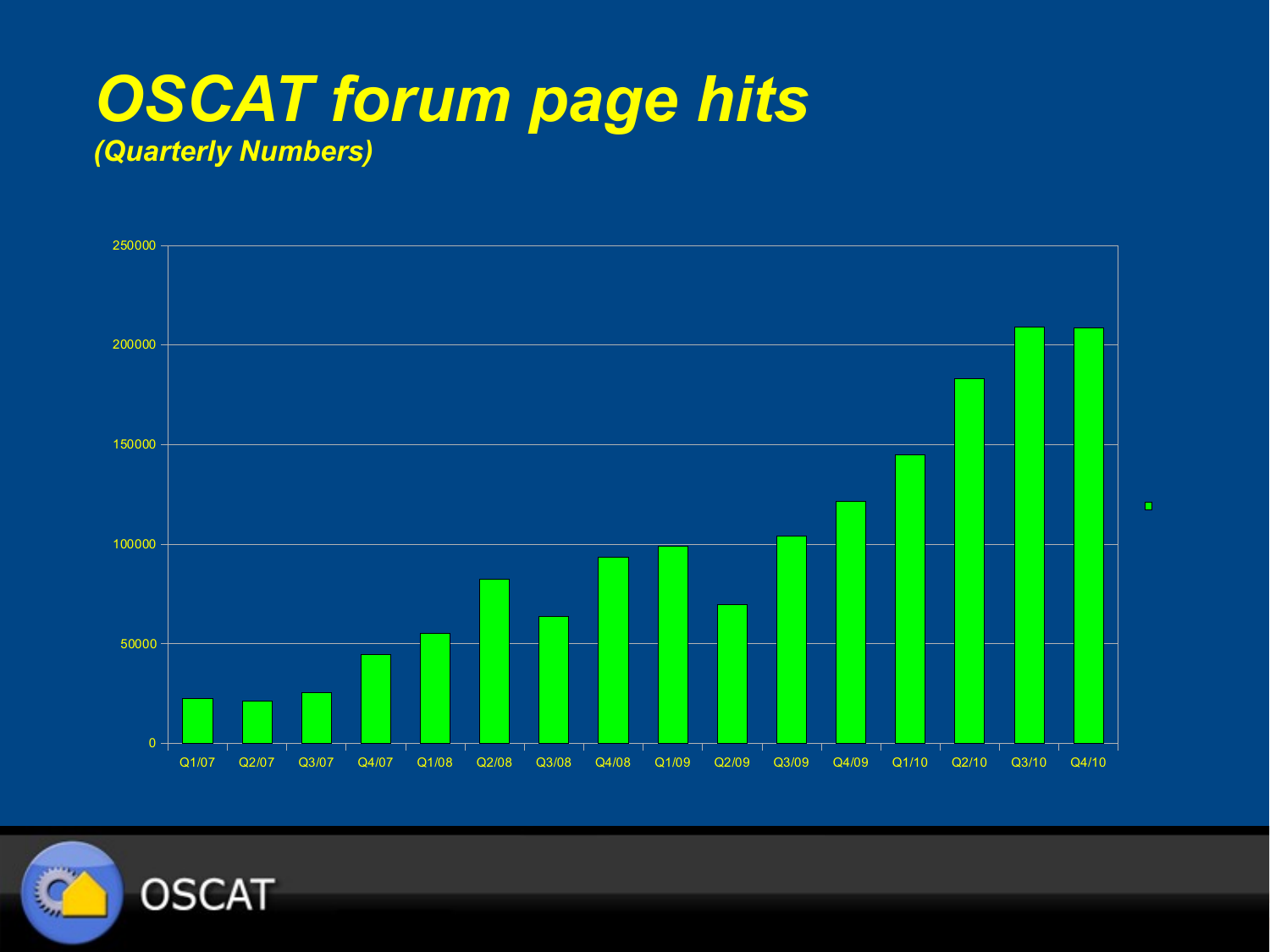#### *Reference*

Wir verwenden die OSCAT-Bibliothek in vielen Bereichen:

```
Gebäudetechnik (STEP7/Wago/Beckhoff)
```

```
Sondermaschinenbau (STEP7)
```

```
Automobilbau Klebetechnik (STEP7/Beckhoff)
```
Die reichhaltige Ausstattung mit Funktionen aus den Bereichen Zeit+Datum, Umrechnungen, String-Funktionen und Regelungstechnik können wir gut einsetzen.

Da wir sehr unterschiedliche Kunden bedienen ist ein weiterer Vorteil die Unabhängigkeit von der verwendeteten Hardwareplattform.

Im Unterricht an der Handwerkskammer für München und Oberbayern bringen wir sie auch ins Spiel. Weitere Referenzen kann man auf unerser Web-Site www.spssoft.de sehen.

Daniel Bonk Geschäftsführender Gesellschafter SPS Soft GmbH München

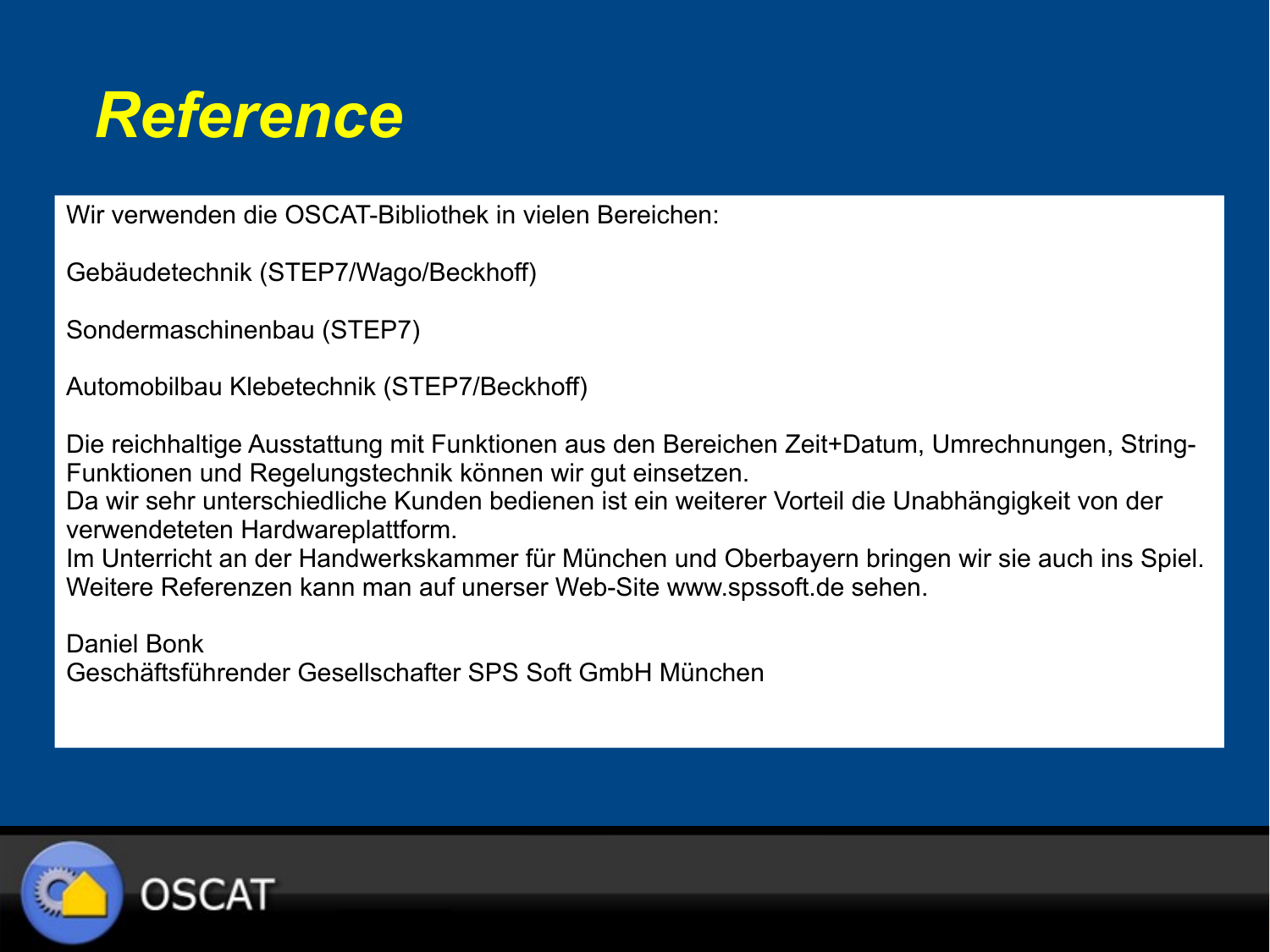#### *Reference*

Wir setzen die OSCAT.LIB im industriellen Umfeld im Bereich der Kühlraumüberwachung und Kälteanlagensteuerung ein.

Weitere Funktionsfelder werden in Zukunft auch mit Hilfe der OCAT.LIB implementiert werden: Lastausgleich,

Energiemanagement /Max-Abschaltung,

Produktionsanlagenautomatisierung mit Anbindung von Waagen.

Die OSCAT.LIB ist eine besonders gute Hilfe, und da sie ständig fortentwickelt wird, lohnt sich ein Besuch bei OSCAT.DE immer.

Als Einsteiger in die Welt der SPS bin ich sehr dankbar für die nützlichen und offen gelegten Funktionen.

Ich habe schon mehrfach durch den offenen Quellcode Anpassungen vornehmen können, die in anderen geschlossenen Bibliotheken nicht möglich gewesen wären.

Ausserdem kann man sich gute Inspirationen holen, was mit ST alles möglich ist, und wie man es in der Praxis umsetzt.

Vielen Dank an alle Entwickler der OSCAT.LIB für die grossartige (Pionier-)Arbeit!